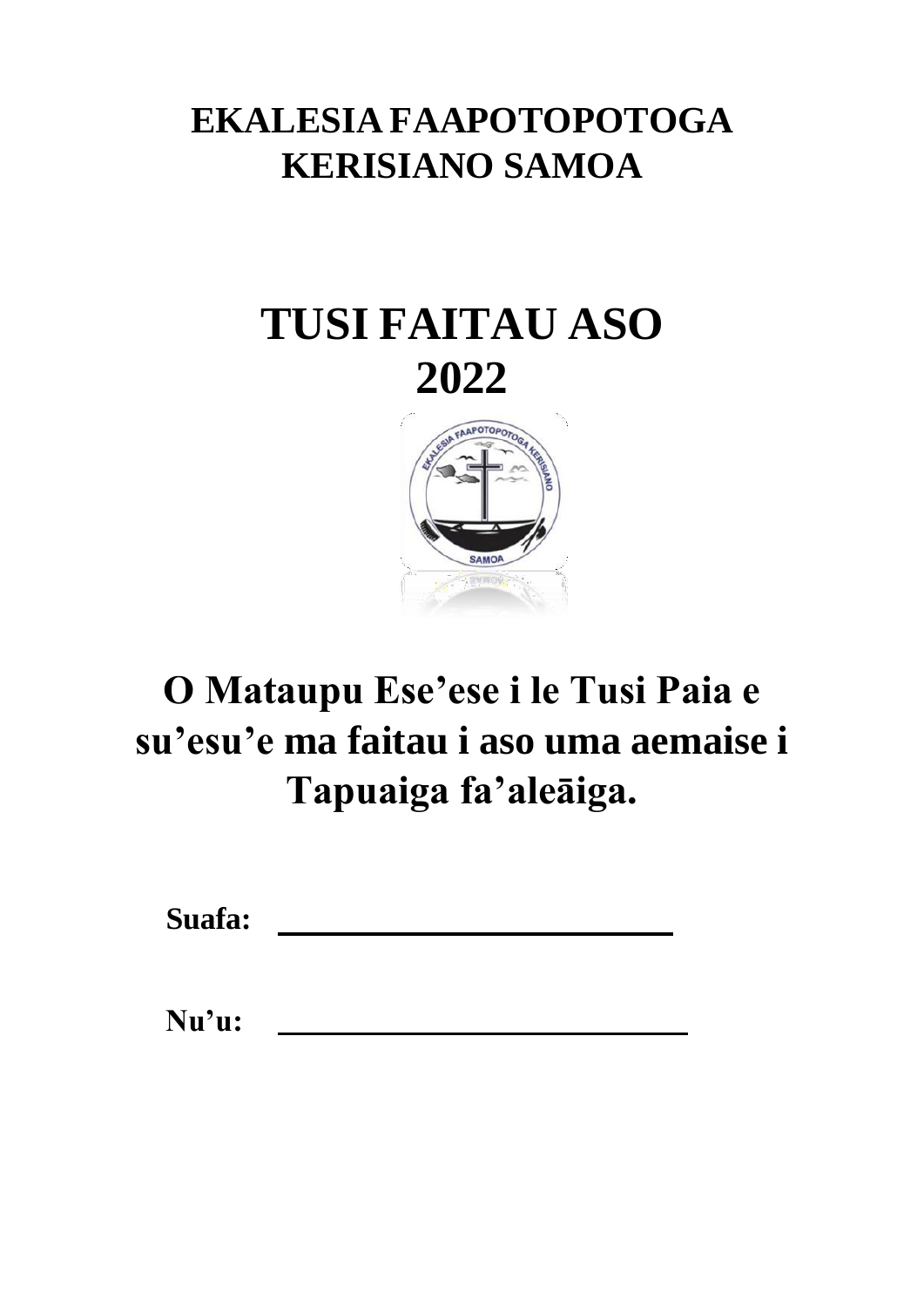## **UPU TOMUA**

I le Suafa manumalo o Iesu Keriso le Alii Toetu, o le Ao o le Ekalesia. E ofo alofa ma faatalofa atu i le paia ma le mamalu o le Au Faitau Tusi Paia.

O Iesu Keriso lava o le Upu a le Atua na liu tino tagata. O i latou uma o e fiafia e faitau i ai, e savavali lava i latou i le Malamalama o lona pupula tele mai, aua o le sulu i ou vae ma le malamalama i ou ala. Ao lau pelu lea e te ola ai.

O lenei Galuega Paia sa faia ma le faatuatua i le Mana o le Agaga Paia. O le faaliliuina i la tatou lava gagana, o le galuega patino lava lea a le Komiti ua filifilia mo le EFKS.

E oge upu le tagata, e matitiva faaleagaga foi le Komiti, ao le mana o le Agaga na faatamaoaigaina ai.

E faamauina le agaga Faafetai, faafetai, faafetai tele. Ia i le Matai le viiga ae lē o le auauna. Ia mana pea le fetalai mai o le Atua i faitauga o aso taitasi ua faamauina i lenei Tusi Faitau Aso.

Ma le agaga faaaloalo tele.

Soifua ma ia manuia.

Asotasi G. Time (FT) **Taitaifono Komiti Au Toeaina**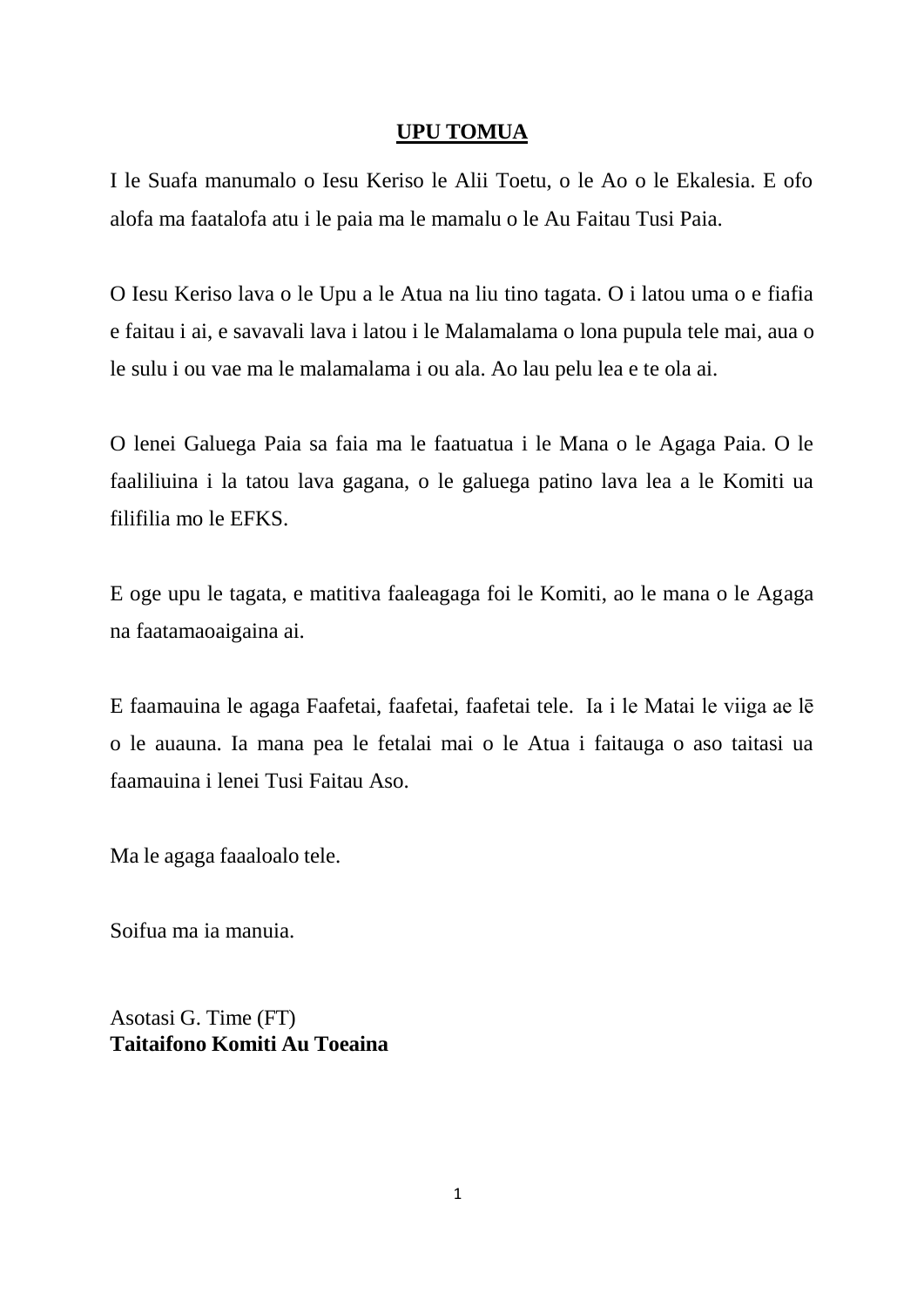## **SUAFA O I LATOU NA NAFA MA LE GALUEGA**

| 1. Asotasi Gu Time FT   | Taitaifono Komiti Au Toeaina                            |
|-------------------------|---------------------------------------------------------|
| 2. Leaso Tupai FT       | Failautusi Komiti Au Toeaina                            |
| 3. Siolo Tauati FT      | Failautusi Komiti Au Taumafai                           |
| 4. Uilipefosi Te'o FS   | Failautusi Komiti Au Leoleo                             |
| 5. Vavatau Taufao FS    | Failautusi Komiti Fe'au Ese'ese<br>Komiti Fa'amisionare |
| 6. Alesana Afamasaga FS | Failautusi Komiti o Atina'e                             |
| 7. Muao Fagasua FS      | Sui Failautusi Komiti Tupe                              |
| 8. Eletise Suluvale FS  | Failautusi Komiti A'oga                                 |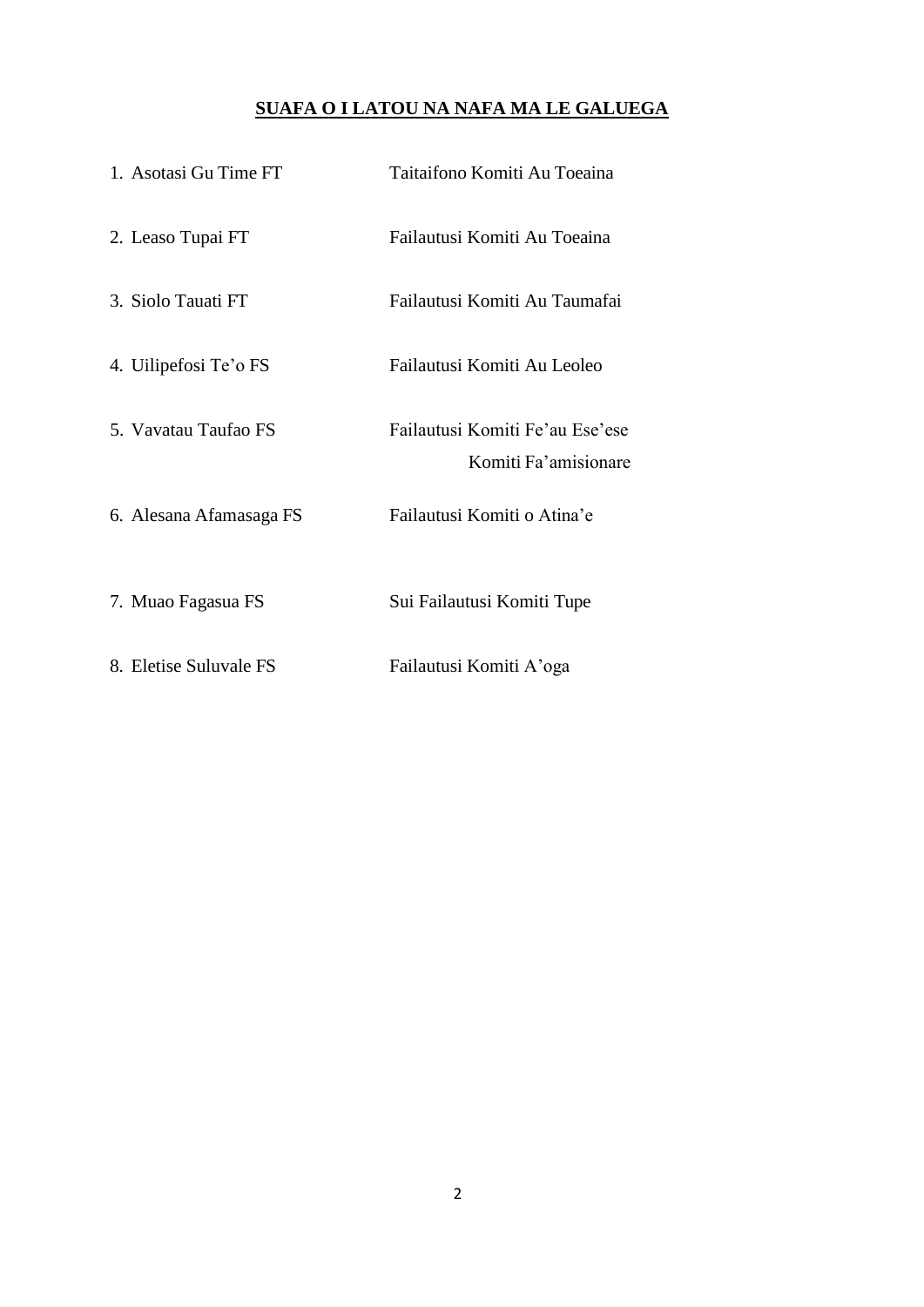## **IANUARI 2022**

|    | <b>IANUARI 1-8</b>    | <b>POULIULI</b>                                                       | <u>SAVALIGA I LE MALAMALAMA – 1. MALAMALAMA I LE</u><br>Walking in the light $-1$ Light in the darkness |
|----|-----------------------|-----------------------------------------------------------------------|---------------------------------------------------------------------------------------------------------|
| 1  | Aso Toonai            | Uluai aso o le Tausaga Fou (New Year's Day)<br>Kenese $1: 1-5, 14-19$ | Malamalama mo le tausaga fou<br>Light for the new year                                                  |
| 2  | Aso Sa                | Ioane $1:1-9$                                                         | E lē manumalo i ai le pouliuli<br>Not overcome by darkness                                              |
| 3  | Aso Gafua             | Luka $1:68-79$                                                        | O le a aumai e le Atua le malamalama<br>God will give light                                             |
| 4  | Aso Lua               | Isaia $9:2-7$                                                         | Vaaia se malamalama tele<br>Seeing a great light                                                        |
| 5. | Aso Lulu              | Aso o le Epifania (Epiphany)<br>Isaia $60:1-6$                        | Ala ia, tula'i ma susulu!<br>Wake up, arise and shine!                                                  |
| 6  | Aso Tofi              | Salamo $97:1 - 12$                                                    | Ua tafa mai ata<br>Light dawns                                                                          |
| 7  | Aso Faraile           | 2 Korinito $4:1-6$                                                    | Susulu mai le malamalama nai le pouliuli<br>Light shines out of darkness                                |
| 8  | Aso Toonai            | Ioane 3: 17-21                                                        | O mai i le malamalama<br>Come to the light                                                              |
|    | <u>IANUARI 9 – 15</u> |                                                                       | <u>SAVALIGA I LE MALAMALAMA – 2. SE MALAMALAMA I</u>                                                    |
|    |                       | <b>LO'U ALA</b><br>Walking in the light $-2A$ light to my path        |                                                                                                         |
| 9. | Aso Sa                | Salamo 119: 105 - 112                                                 | Se lamepa i o'u vae<br>A lamp to my feet                                                                |
|    | 10 Aso Gafua          | Fa'atalatalanoaga o A'oa'o Malua<br>Isaia 58: $6 - 11$                | Ola i le amiotonu ma le malamalama<br>Live justly and in the light                                      |
| 11 | Aso Lua               | Ta'utinoga a A'oa'o Malua<br>Ioane $12:35 - 36$                       | Savali i le malamalama<br>Walk in the light                                                             |
| 12 | Aso Lulu              | <b>Fono Komiti Malua</b><br>Roma $13:11 - 14$                         | O le ofutau o le malamalama<br>The armour of light                                                      |
| 13 | Aso Tofi              | Fono Komiti Mataupu Tau Le Aufaigaluega<br>Kolose $1:9-14$            | Mai le pouliuli i le malamalama<br>From darkness into light                                             |
| 14 |                       | Aso Faraile Fono Komiti Faamisionare<br>Galuega $26:12-18$            | Ua fa'atauasoina e le malamalama<br>Blinded by the light                                                |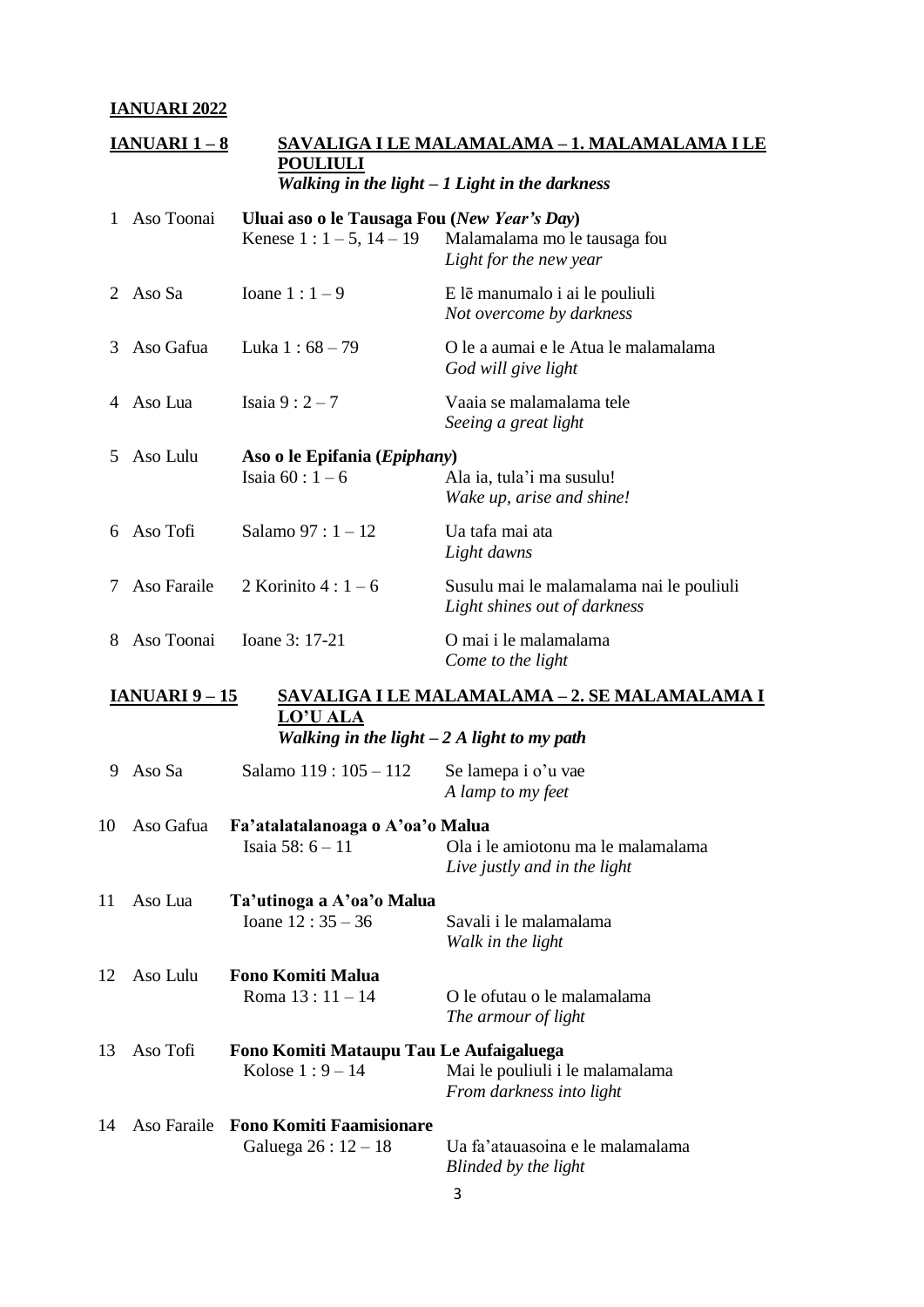15 Aso Toonai Efeso 5 : 8 – 14 Fanau a le malamalama

*Children of light*

## **IANUARI 16 – 22 O LE TALALELEI A LUKA (1) – 1. FOMA'I MA LE FAIAOGA** *The Gospel of Luke (1) – 1 Healer and teacher*

| Aso Sa<br>16           | Luka $5:1 - 11$                                     | Aoaoga o le tai loloto<br>Deep water teaching                                                                          |
|------------------------|-----------------------------------------------------|------------------------------------------------------------------------------------------------------------------------|
| 17<br>Aso Gafua        | Asiasiga Komiti A'oga<br>Luka $5:12-26$             | Faamalologa i le faamamaina<br>Healing through cleansing                                                               |
| 18 Aso Lua             | Fono Komiti A'oga<br>Luka $5:27-6:5$                | Fa'aaoga e Iesu meaai ma mea inu e a'o'ao ai le<br>uiga o le Sapati<br>Lord of the Sabbath teaches with food and drink |
| Aso Lulu<br>19         | Fono Komiti A'oga<br>Luka $6:6 - 19$                | Valaauina e a'oa'o ma faamalolo<br>Called to teach and heal                                                            |
| 20<br>Aso Tofi         | Asiasiga Komiti Atiina'e<br>Luka $6:20-36$          | Faamaloloina e le Upu moni<br>Healing truth                                                                            |
| 21 Aso Faraile         | Fono Komiti Atiina'e<br>Luka 6:37 - 49              | O le mea e te fuaina atu e toe fuaina mai<br>What goes around comes around                                             |
| 22 Aso Toonai          | Luka $7:1 - 17$                                     | O se upu faamalolo<br>A healing word                                                                                   |
| <b>IANUARI 23 – 29</b> | <b>MATITIVA</b>                                     | O LE TALALELEI A LUKA (1) – 2. TALA LELEI MO E<br>The Gospel of Luke $(1)$ – 2 Good News for the poor                  |
| 23 Aso Sa              | Luka 7 : 18 - 35                                    | O ai e matitiva?<br>Who are the poor                                                                                   |
| 24 Aso Gafua           | Asiasiga Komiti o Feau Eseese<br>Luka $7:36-50$     | O le a le Tala Lelei?<br>What is the Good News?                                                                        |
| 25<br>Aso Lua          | <b>Fono Komiti o Feau Eseese</b><br>Luka $8:1 - 18$ | O le a sa tatou e fai i le Tala Lelei?<br>What should we do with the Good News?                                        |
| Aso Lulu<br>26         | <b>Fono Komiti o Feau Eseese</b><br>Luka $8:19-39$  | Ia i ai sina faatuatua itiiti<br>Have a little faith                                                                   |
| 27 Aso Tofi            | Luka $8:40-56$                                      | Faatuatua ma faamaloloina<br>Faith and healing                                                                         |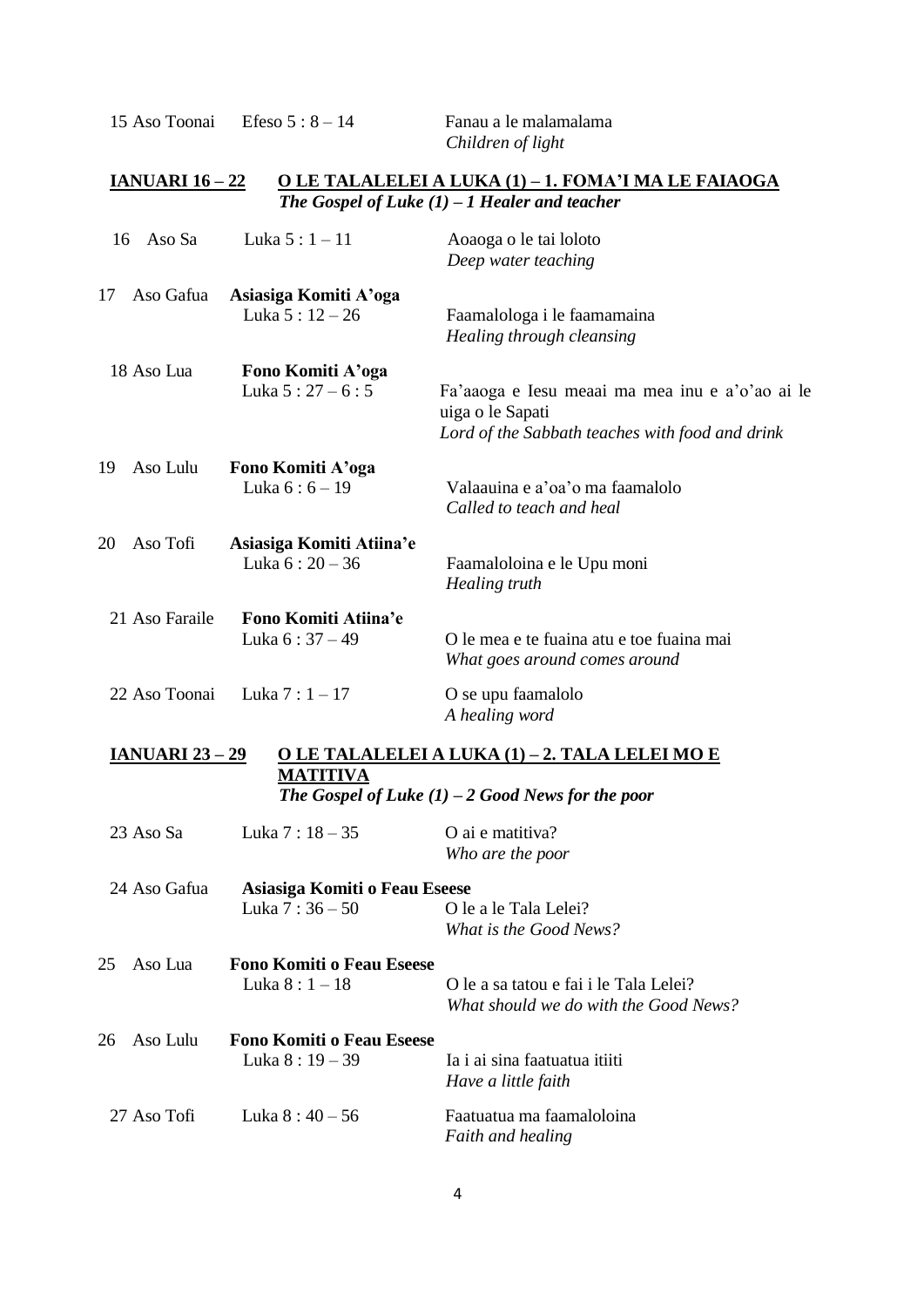|                | 28 Aso Faraile                | Luka $9:1 - 17$                                            | Ola i le faatuatua<br>Living by faith                                                   |
|----------------|-------------------------------|------------------------------------------------------------|-----------------------------------------------------------------------------------------|
|                | 29 Aso Toonai                 | Luka $9:18-36$                                             | Amo o tatou satauro<br>Taking up our cross                                              |
|                | <u>IANUARI 30 – FEPUARI 5</u> |                                                            | <u>LAPATAIGA O LE TAU – 1. MA UA TO TIMUGA!</u><br>Weather warnings $-1$ And it rained! |
| 30             | Aso Sa                        | Aso Sa o Tupulaga (Youth's Sunday)<br>Ieremia $10:11 - 13$ | Se vaega o le foafoaga<br>A part of creation                                            |
|                | 31 Aso Gafua                  | Teuteronome $11:10-15$                                     | Faamanuiaga a le Atua<br>God's blessing                                                 |
|                | <b>FEPUARI 2022</b>           |                                                            |                                                                                         |
|                | Aso Lua                       | Ieremia $5:20-25$                                          | 'Aua ne'i galo<br>Don't forget                                                          |
| $\overline{2}$ | Aso Lulu                      | Kenese $7:11 - 24$                                         | Ma ua to timuga<br>And it rained                                                        |
| 3              | Aso Tofi                      | Levitiko $26:3-5$                                          | O la tatou tali<br>Our response                                                         |
| 4              | Aso Faraile                   | Esoto $9:22-33$                                            | O le malosi o se afã<br>The power of a storm                                            |
| 5              | Aso Toonai                    | Teuteronome $33:13-16$                                     | Ua aumaia e le la<br>The sun brings forth                                               |
|                | <u>FEPUARI 6 – 12</u>         | Weather warnings $-2$ Watering the earth                   | <u>LAPATAIGA O LE TAU - 2. FA'ASŪSŪINA O LE ELEELE</u>                                  |
|                |                               |                                                            |                                                                                         |
| 6              | Aso Sa                        | Iopu 29 : $21 - 23$                                        | Ia fuga mai le toāfa<br>The desert shall bloom                                          |
| Ί              | Aso Gafua                     | Asiasiga Komiti Tupe<br>Isaia $19:5 - 10$                  | Mo'omia le vai<br>Water, water everywhere                                               |
| 8              | Aso Lua                       | <b>Fono Komiti Tupe</b><br>Galuega $11:27 - 30$            | Se galuega lelei i aso uma<br>A good deed every day                                     |
|                | 9 Aso Lulu                    | <b>Fono Komiti Tupe</b><br>Ieremia 18:14-15                | Faailoilo o taimi<br>Signs of the times                                                 |
|                | 10 Aso Tofi                   | Isaia $55:8 - 12$                                          | Ou te ta'utino atu<br>I give you my word                                                |
|                | 11 Aso Faraile                | Isaia $43:1 - 7$                                           | O le manuia mautinoa<br><b>Blessed</b> assurance                                        |
|                | 12 Aso Toonai                 | Iakopo $5:13-18$                                           | O lelei lau nofo?<br>Are you sitting comfortably?<br>5                                  |

5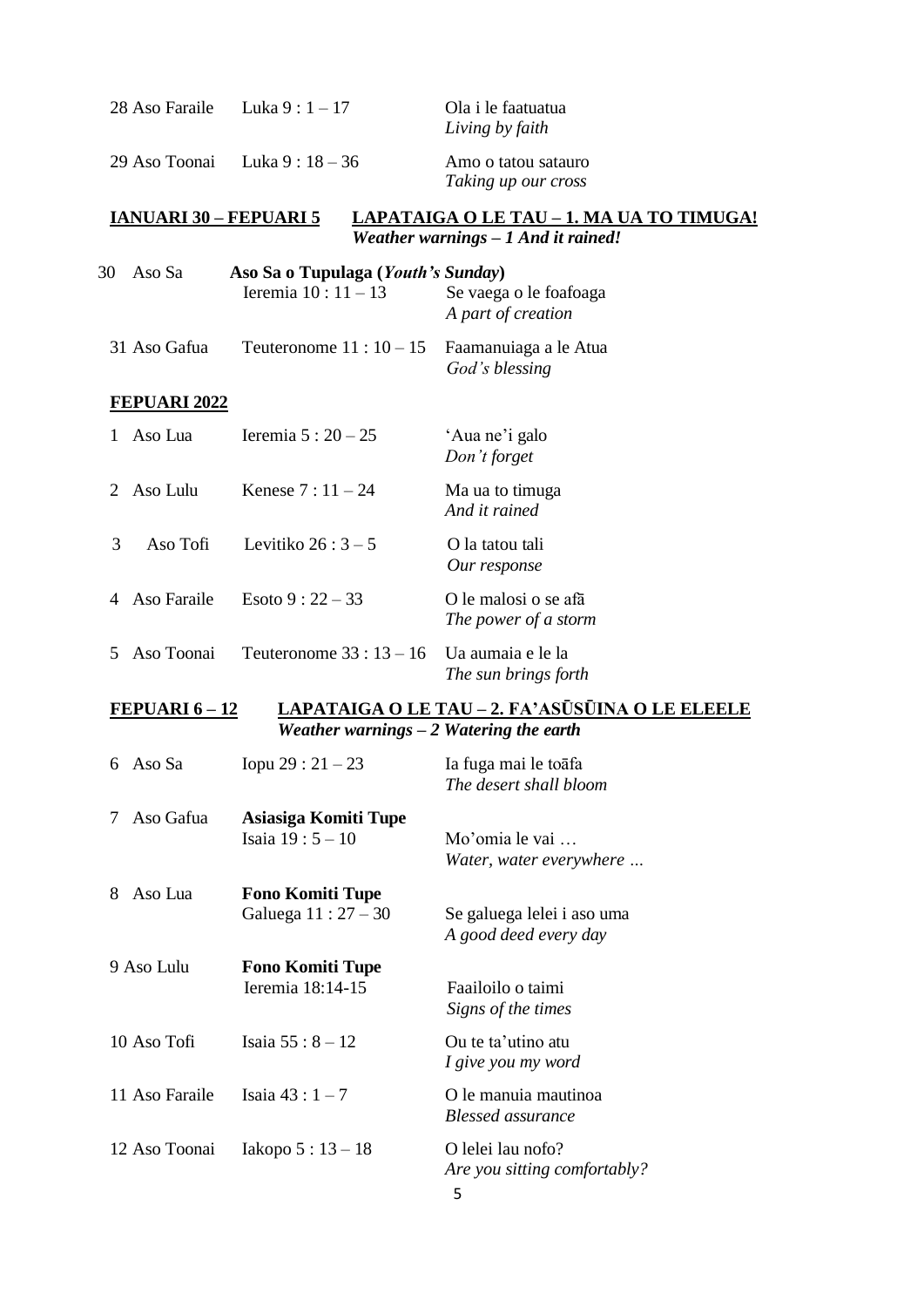#### **FEPUARI 13 – 19 NA AMATA I SE SOGI** *It started with a kiss*

| 13 Aso Sa              | Kenese $27:1 - 27$          | Ua faoa e Iakopo le tofi o Esau<br>Jacob steals Esau's birthright                |
|------------------------|-----------------------------|----------------------------------------------------------------------------------|
| 14 Aso Gafua           | Pese a Solomona $1:1-5$     | O sogi mai lona fofoga<br>Kisses of his mouth                                    |
| 15 Aso Lua             | Ruta $1:6 - 18$             | Naomi, Ruta ma Orepa<br>Naomi, Ruth and Orpah                                    |
| 16 Aso Lulu            | 1 Samuelu 20 : $34 - 42$    | So'otaga a Ionatana ma Tavita<br>Jonathan and David's bond                       |
| 17 Aso Tofi            | 2 Samuelu 20 : $1 - 13$     | O le sogi ma le fasiotia o Amase<br>Amassa kissed and killed                     |
| 18 Aso Faraile         | Mataio $26:47-56$           | Ua sogi Iuta ia Iesu<br>Judas kisses Jesus                                       |
| 19 Aso Toonai          | 2 Korinito $13:11 - 13$     | O le Sogi Pa'ia<br>The Holy Kiss                                                 |
| <u>FEPUARI 20 – 26</u> | <b>IONA</b><br><b>Jonah</b> |                                                                                  |
| 20 Aso Sa              | Iona $1:1-6$                | Valaau le Atua – sola Iona<br>$God$ calls $-Jonah$ flees                         |
| 21 Aso Gafua           | Iona $1:7 - 17$             | O le le usita'i e tiga ai isi<br>Disobedience hurts others                       |
| 22 Aso Lua             | Iona $2:1 - 10$             | O le tatalo a Iona i totonu o le i'a<br>Jonah's prayer in the whale              |
| 23 Aso Lulu            | Iona $3:1-4$                | Ua lauga Iona – valu upu<br>Jonah preaches $-eight$ words                        |
| 24 Aso Tofi            | Iona $3:5 - 10$             | Ua salamō Nineva<br>Nineveh repents                                              |
| 25 Aso Faraile         | Iona $4:1-4$                | O le ita o Iona i le alofa faapalepale o le Atua<br>Jonah's anger at God's mercy |
| 26 Aso Toonai          | Iona $4:5 - 11$             | A'oa'oina o Iona mai le Atua<br>Jonah's lesson from God                          |

## **FEPUARI 27 – MATI 5 O LE TALALELEI A LUKA (2) – 1. SAUNIUNI MO LE GALUEGA TALA'I** *The gospel of Luke (2) – 1 Preparing for ministry*

| 27 Aso Sa    | Luka 2 : $41 - 52$ | O le maota o lo'u Tamã<br>My Father's house            |
|--------------|--------------------|--------------------------------------------------------|
| 28 Aso Gafua | Luke $3:1 - 14$    | O uiga moni o le salamõ<br>The realities of repentance |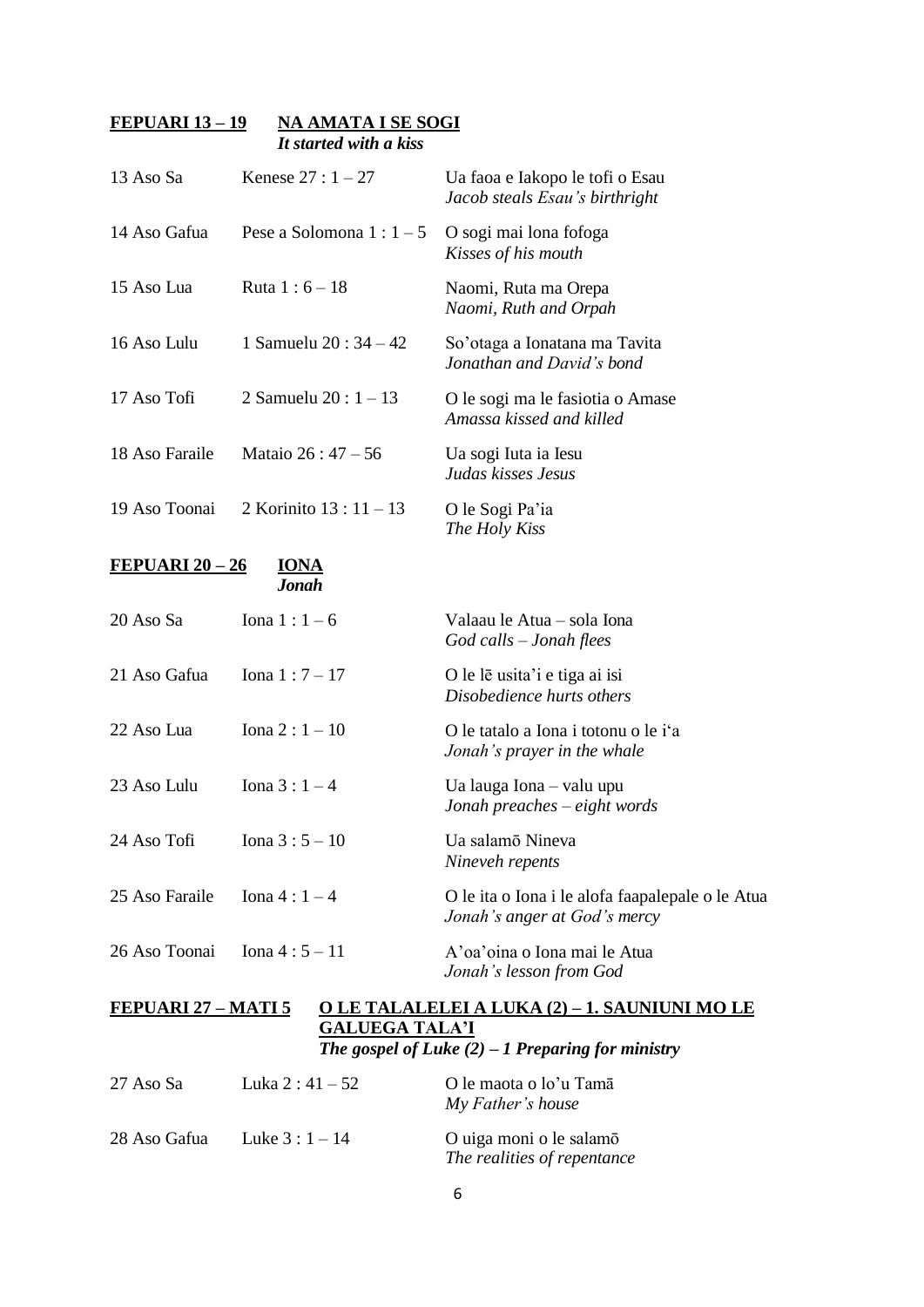# **MATI 2022**

|                                                                                                                                         | 1 Aso Lua           | Luka 3:15 - 38                                                                | Atalii o Atamu, Atalii o le Atua<br>Son of Adam, Son of God                       |
|-----------------------------------------------------------------------------------------------------------------------------------------|---------------------|-------------------------------------------------------------------------------|-----------------------------------------------------------------------------------|
|                                                                                                                                         | 2 Aso Lulu          | Aso o le Lefulefu (Ash Wednesday)<br>Luka $4:1 - 13$                          | Naunau i meaai, tofotofoga o le valaauina<br>Yearning for bread, testing vocation |
|                                                                                                                                         | 3 Aso Tofi          | Luka $4:14 - 21$                                                              | O le aso ua taunuu ai<br>Today it is coming true                                  |
|                                                                                                                                         | 4 Aso Faraile       | Luka $4:22-37$                                                                | Feteenaiga ma le pule<br>Controversy and authority                                |
|                                                                                                                                         | 5 Aso Toonai        | Luka 4 : 38 – 44                                                              | Fefaasoaa'i i le galuega tala'i<br>The mutuality of ministry                      |
| <u>O LE TALALELEI A LUKA (2) – 2. IFOA'I MAI LE MAUGA</u><br><u> MATI 6 – 12</u><br>The Gospel of Luke $(2)$ – 2 Down from the mountain |                     |                                                                               |                                                                                   |
|                                                                                                                                         | 6 Aso Sa            | Luka $9:37-50$                                                                | O le Atua e afio ifo<br>A God who comes down                                      |
| 7                                                                                                                                       | Aso Gafua           | Fono Komiti o A'oa'oga Kerisiano<br>Fono Komiti Au Taumafai<br>Luka $9:51-62$ | Lafoa'i o tupua<br>Getting rid of idols                                           |
|                                                                                                                                         | 8 Aso Lua           | Fono Komiti o Malua<br>Fono Komiti Au Taumafai<br>Luka 10 : 1 - 16            | Mamoe i le va o luko<br>Sheep among wolves                                        |
|                                                                                                                                         | 9 Aso Lulu          | Fono Komiti Mataupu Tau Le Aufaigaluega<br>Luka $10:17-37$                    | Alu ma faapena ona fai<br>Go and do the same                                      |
|                                                                                                                                         | 10 Aso Tofi         | Fono Komiti Au Toeaina<br>Luka 10:38 - 11:13                                  | Uo ma le Atua<br><b>Friends with God</b>                                          |
|                                                                                                                                         | 11 Aso Faraile      | Fono Komiti Au Toeaina<br>Luka $11:14-32$                                     | Toe fuataina<br><b>Restoration</b>                                                |
|                                                                                                                                         | 12 Aso Toonai       | Luka 11 : 33 – 54                                                             | Va'aia le malamalama<br>Seeing the light                                          |
|                                                                                                                                         | <u>MATI 13 – 19</u> |                                                                               | <b>FESAGAI MA LE POULIULI – 1. LE MAUTONU</b><br>Facing the darkness - 1 Despair  |

| 13 Aso Sa | Esoto $32:19-35$ | O'otia ona o le agasala |
|-----------|------------------|-------------------------|
|           |                  | Grief over sin          |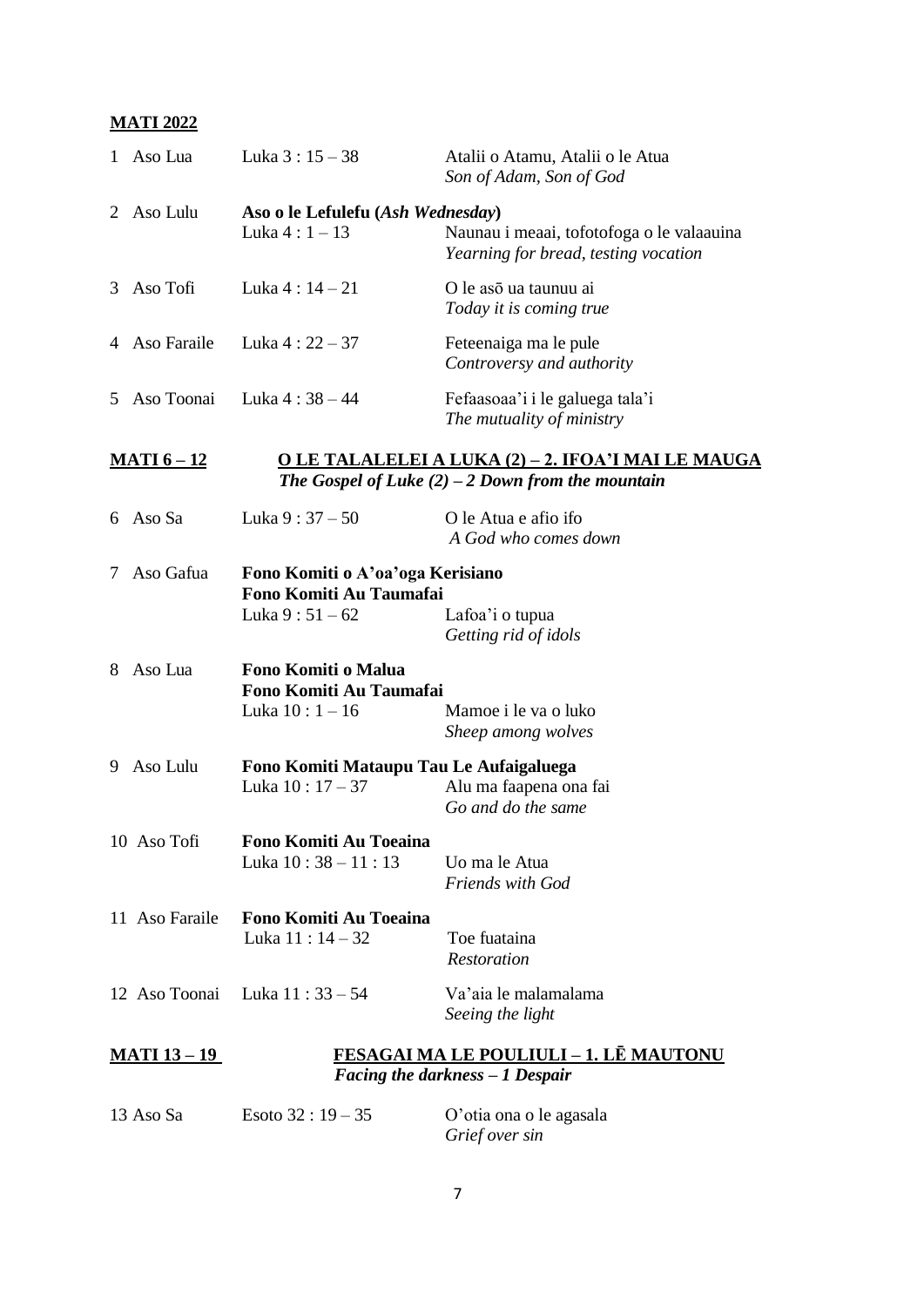| 14 Aso Gafua        | <b>Fono Komiti Iloilo Faavae</b><br>2 Samuelu $12:15-23$     | Oti o le atalii o Tavita<br>Death of David's son                         |
|---------------------|--------------------------------------------------------------|--------------------------------------------------------------------------|
| Aso Lua<br>15       | <b>Fono Komiti Iloilo Faavae</b><br>1 Tupu $19:1 - 18$       | Ua lē mautonu Elia<br>Elijah's despair                                   |
| 16 Aso Lulu         | <b>Fono Komiti Iloilo Faavae</b><br>Iopu 2 : $1 - 13$        | O le soifua o Iopu<br>Health of Job                                      |
| 17 Aso Tofi         | <b>Fono Komiti Iloilo Faavae</b><br>Salamo $38:1 - 22$       | Lofitūina i sesē<br>Overwhelming guilt                                   |
| 18                  | Aso Faraile Fono Komiti Iloilo Faavae<br>Isaia $53:1 - 12$   | O le tagata faanoanoa<br>Man of sorrows                                  |
| 19                  | Aso Toonai Ieremia $20:1-18$                                 | Perofeta tagivale<br>Weeping prophet                                     |
| <b>MATI 20 - 26</b> | <i>Facing the darkness <math>-2</math> Worry and anxiety</i> | <b>FESAGAI MA LE POULIULI - 2. POPOLE MA ATUATUVALE</b>                  |
| Aso Sa<br>20        | Faataoto $12:23 - 28$                                        | Atuatuvale ma le loto<br>Anxiety and the heart                           |
| Aso Gafua<br>21     | Mataio $6:25 - 34$                                           | Aua le popole<br>Do not worry                                            |
| 22 Aso Lua          | Mataio $11:28 - 30$                                          | O latou uma o ē tigaina<br>All who are weary                             |
| Aso Lulu<br>23      | Roma $8:35-39$                                               | O ai e faateaeseina?<br>Who shall separate?                              |
| 24 Aso Tofi         | 2 Korinito 4 : 16 - 18                                       | Aua le faavaivai<br>Don't loose heart                                    |
| 25                  | Aso Faraile Filipi $4:6-7$                                   | Aua le atuatuvale<br>Don't be anxious                                    |
| 26 Aso Toonai       | 1 Peteru $5:7 - 10$                                          | Tuu atu ia te Ia mea e popole ai<br>Cast our anxieties                   |
|                     |                                                              | <b>MATI 27 - APERILA 2 FESAGAI MA LE POULIULI - 3. LE MAUTINOA MA LE</b> |

#### **MATI 27 – APERILA 2 FESAGAI MA LE POULIULI – 3. LĒ MAUTINOA MA LE FEFE** *Facing the darkness – 3 Doubt and fear*

| 27 Aso Sa    | Kenese $18:1 - 15$   | E le o se mea malie<br>No laughing matter |
|--------------|----------------------|-------------------------------------------|
| 28 Aso Gafua | Mataio 11 : $1 - 16$ | Ua i ai lau uo<br>You've got a friend     |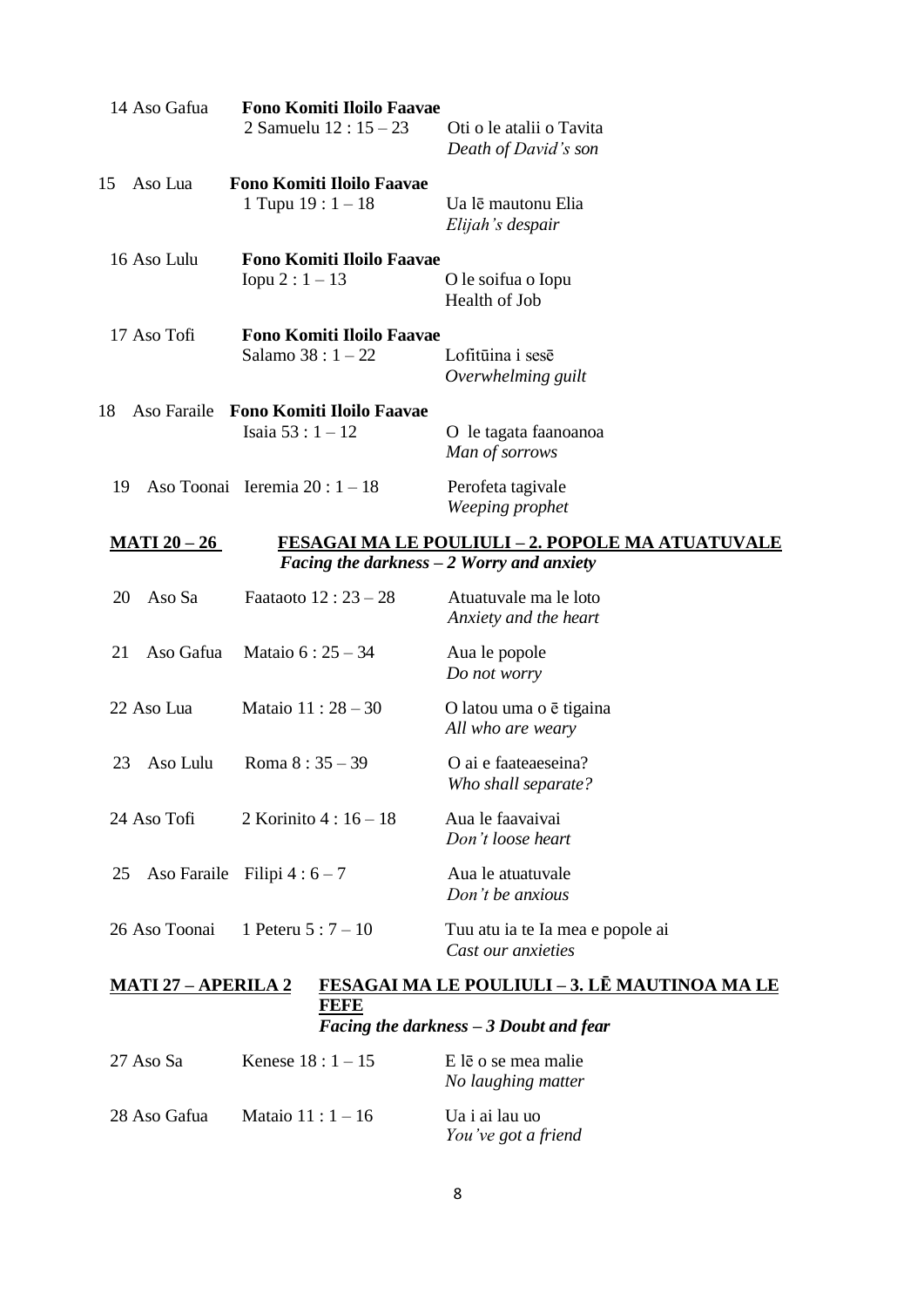|                | 29 Aso Lua          | Ioane $20:24 - 29$       | O faamaoniga<br><b>Body</b> of proof                                                                           |
|----------------|---------------------|--------------------------|----------------------------------------------------------------------------------------------------------------|
|                | 30 Aso Lulu         | Iakopo $1:5-8$           | Eseese lava vaai<br>The eye of the beholder                                                                    |
|                | 31 Aso Tofi         | Salamo $34:1-7$          | Saili i le papa o le olataga<br>Gazing into the sanctuary                                                      |
|                | <b>APERILA 2022</b> |                          |                                                                                                                |
|                | 1 Aso Faraile       | Salamo $55:1 - 7$        | Laveai matou mai le leaga<br>Deliver us from evil                                                              |
| $\overline{2}$ |                     | Aso Toonai Iosua $1:1-9$ | Sauni e faaauau<br>On the threshold                                                                            |
|                | <u>APERILA 3-9</u>  |                          | <u>O LE TALALELEI A LUKA (3) – 1. MALAGA I IERUSALEMA</u><br>The Gospel of Luke $(3) - 1$ Journey to Jerusalem |
| 3              | Aso Sa              | Luka 18:31 - 19:10       | O le savali o le ola<br>The walk of life                                                                       |
|                | 4 Aso Gafua         | Luka 19:11 - 18          | E iai maila e le i savalia<br>Yet more miles to go                                                             |
| 5.             | Aso Lua             | Luka 19:29 - 48          | O maa alalaga<br>Shouting stones                                                                               |
|                | 6 Aso Lulu          | Luka 20: 1 - 19          | Faailoa atu le Tala Lelei<br>Telling the Good News                                                             |
| 7              | Aso Tofi            | Luka $20:20-40$          | Nai mea manaomia<br>The bare necessities                                                                       |
| 8              | Aso Faraile         | Luka $20:41 - 21:11$     | Ua iloa atu le i'uga<br>With the end in sight                                                                  |
| 9              | Aso Toonai          | Luka 21:12 - 28          | Tu mati'e<br>Standing tall                                                                                     |

#### **APERILA 10 – 16 O LE TALALELEI A LUKA (3) – 2. UA AFIO MAI LOU TUPU** *The Gospel of Luke (3) – 2 Your king comes to you*

## **VAIASO PA'IA**

| 10 Aso Sa    | Aso Sa o le Laupama (Palm Sunday) |                                           |
|--------------|-----------------------------------|-------------------------------------------|
|              | Luka $21:29 - 22:6$               | E oo mai lava le upu                      |
|              |                                   | His word will come to pass                |
| 11 Aso Gafua | Luka $22:7 - 30$                  | Valaauina lē sili e auauna                |
|              |                                   | The greater is called to serve            |
| 12 Aso Lua   | Luka $22:31-53$                   | Tatalo mo le malosi i taimi faigata       |
|              |                                   | Prayer for strength in the time of stress |
| 13 Aso Lulu  | Luka $22:54 - 71$                 | Malosi i taimi o le vaivai                |
|              |                                   | Strength for the time we are weak         |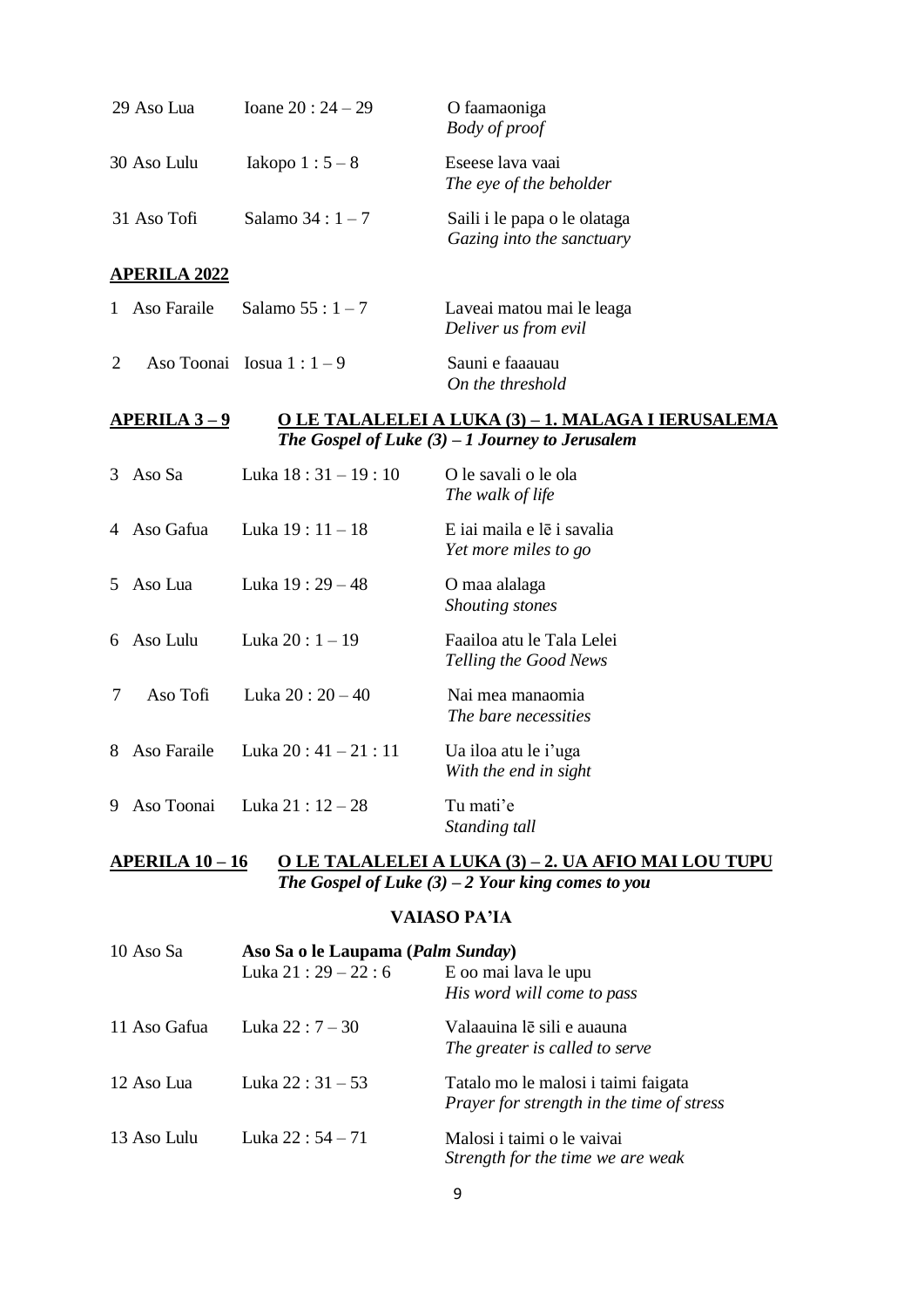| 14 Aso Tofi                                                     | Aso Tofi Pa'ia (Maundy Thursday)             |                                                                                            |  |
|-----------------------------------------------------------------|----------------------------------------------|--------------------------------------------------------------------------------------------|--|
|                                                                 | Luka $23:1 - 17$                             | O le a lau mea e fai pe a ua maua lou avanoa?<br>What will you do with the opportunity?    |  |
| 15 Aso Faraile                                                  | Aso Maliu ( <i>Good Friday</i> )             |                                                                                            |  |
|                                                                 | Luka $23:18-38$                              | Faamagaloga o se faaiuga, ae le o se faalogona<br>Forgiveness is a decision, not a feeling |  |
| 16 Aso Toonai                                                   | Aso Toonai Paia (Holy Saturday)              |                                                                                            |  |
|                                                                 | Luka $23:39-56$                              | O loo maua pea le avanoa mo soo se tasi<br>It's never too late for anyone                  |  |
| APERILA $17-23$                                                 |                                              | <u>O LE TALALELEI A LUKA (3) – 3. O LO'O PULE LOU TUPU</u>                                 |  |
|                                                                 |                                              | The Gospel of Luke $(3)$ – 3 Your king reigns                                              |  |
| 17 Aso Sa                                                       | Aso Sa o le Toetu (Easter Sunday)            |                                                                                            |  |
|                                                                 | Roma $6:1 - 14$                              | E le o le malosi                                                                           |  |
|                                                                 |                                              | Not by power                                                                               |  |
| 18 Aso Gafua                                                    | Luka $24:1 - 12$                             | E le o iinei o Ia                                                                          |  |
|                                                                 |                                              | He is not here                                                                             |  |
| 19 Aso Lua                                                      | Luka $24:13-27$                              | Faafouina le faamoemoe                                                                     |  |
|                                                                 |                                              | Hope renewed                                                                               |  |
| 20 Aso Lulu                                                     | Luka 24 : 28 - 43                            | Areto ma le uaina                                                                          |  |
|                                                                 |                                              | <b>Bread and wine</b>                                                                      |  |
| 21 Aso Tofi                                                     | Luka $24:44-52$                              | O molimau                                                                                  |  |
|                                                                 |                                              | Witnesses                                                                                  |  |
| 22 Aso Faraile                                                  | Isaia $52:1 - 10$                            | Toe fuataina                                                                               |  |
|                                                                 |                                              | Restoration                                                                                |  |
| 23 Aso Toonai                                                   | Salamo 150                                   | Ia oo mai lou malo                                                                         |  |
|                                                                 |                                              | Your kingdom come                                                                          |  |
| $APERILA 24-30$<br><u>MEA OLA UMA O LE FOAFOAGA – 1. TETELE</u> |                                              |                                                                                            |  |
|                                                                 | All creatures great and small $-1$ Great     |                                                                                            |  |
| 24 Aso Sa                                                       | Kenese $1:20 - 25$                           | O mea ola uma a le Atua                                                                    |  |
|                                                                 |                                              | All God's creatures                                                                        |  |
|                                                                 | 25 Aso Gafua $\qquad$ Ionu $41 \cdot 1 = 15$ | $\Omega$ le a le tele o lou Atua?                                                          |  |

| 25 ASO Gaiua   | $100u + 1 : 1 - 15$  | O le a le tele o lou Atua?<br>How big is your God?             |
|----------------|----------------------|----------------------------------------------------------------|
| 26 Aso Lua     | Teuteronome $22:1-4$ | Aua le taofia lau fesoasoani<br>You may not withhold your help |
| 27 Aso Lulu    | 1 Samuelu $17:32-47$ | Mautinoa i taimi o faigata<br>Confidence in time of peril      |
| 28 Aso Tofi    | 1 Samuelu $6:7 - 16$ | Mulimuli i ala o le Atua<br>Following in God's paths           |
| 29 Aso Faraile | Iakopo $3:3-5$       | O le malosi o upu o le laulaufaiva                             |

*The power of the tongue and its speech*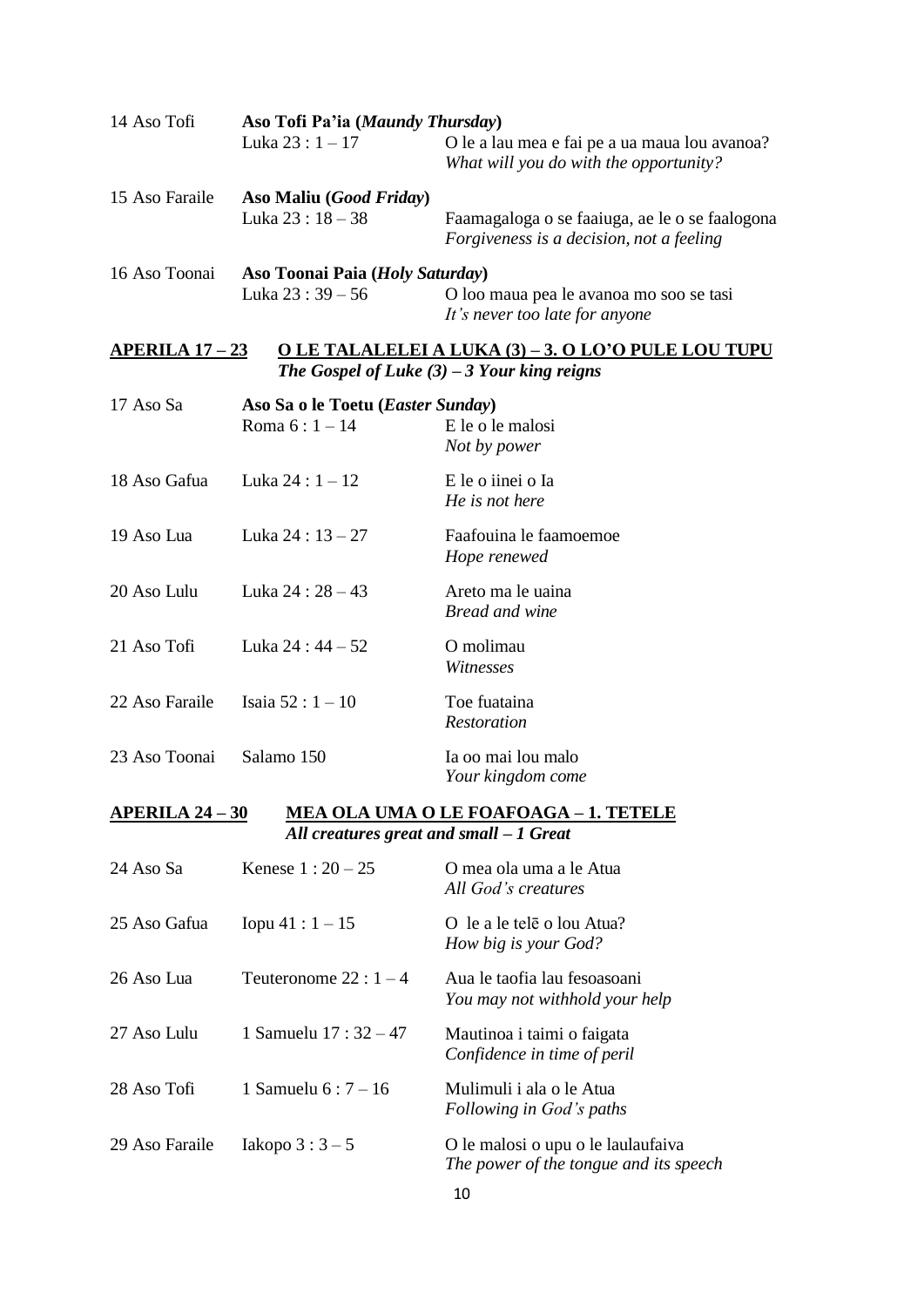**ME 2022**

| $ME 1-7$ | MEA OLA UMA O LE FOAFOAGA - 2. LAITI     |
|----------|------------------------------------------|
|          | All creatures great and small $-2$ small |

| $\mathbf{1}$ | Aso Sa        | Faamasino $14:8-14$ | O lagomeli<br><b>Bees</b>                                  |
|--------------|---------------|---------------------|------------------------------------------------------------|
| 2            | Aso Gafua     | Faataoto $6:6-11$   | Amanaia ma va'ai i le loi<br>Consider the ant              |
| 3            | Aso Lua       | Ioelu $1:1-7$       | O le autau a sē<br>An army of locusts                      |
| 4            | -Aso Lulu     | Mataio $4:18 - 22$  | Faigafaiva<br>Fishing                                      |
| 5            | Aso Tofi      | Kenese $8:1-12$     | O manu felelei<br><i>Birds</i>                             |
|              | 6 Aso Faraile | Galuega $28:1-6$    | O le gata uogo<br>A venomous snake                         |
| 7            | Aso Toonai    | Esoto $23:10-12$    | Tausi i mea uma e iai le ola<br>Care for all living things |

# **ALA MANUMALO MO LE EKALESIA**

*Victorious path for the Church* **Autu o le Fono Tele 2022 – Faaaliga 12 : 11 (2022 AGM Theme)**

| $ME 8-14$ | <b>FAITAUGA MAI LE TUSI O FAAALIGA - 1. O LE FAITOTOA</b> |
|-----------|-----------------------------------------------------------|
|           | <b>MATALA I LE LAGI</b>                                   |
|           | Readings from Revelation $-1$ An open door into heaven    |

| 8<br>Aso Sa |                | Aso Sa o Tinã (Mother's Day) |                                                                                    |  |
|-------------|----------------|------------------------------|------------------------------------------------------------------------------------|--|
|             |                | Faaaliga $1:1-3$             | Molimau ma le lotogatasi<br>Witnessing with solidarity                             |  |
| 9.          | Aso Gafua      | Faaaliga $4:1-11$            | Au filifilia a le Atua i Lona nofoali'i<br>God's chosen at the throne              |  |
|             | 10 Aso Lua     | Faaaliga $5:1-14$            | O le faigamalo a ituaiga taitasi<br>A kin-dom of every tribe                       |  |
|             | 11 Aso Lulu    | Faaaliga $6:1-11$            | Tietie solofanua e toafa<br>The four horsemen                                      |  |
|             | 12 Aso Tofi    | Faaaliga $7:1-17$            | Faamalieina le galala i le vai o le ola<br>Quenching thirst with the water of life |  |
|             | 13 Aso Faraile | Faaaliga $8:1-13$            | O le susunuina o le lalolagi<br>The burning of the earth                           |  |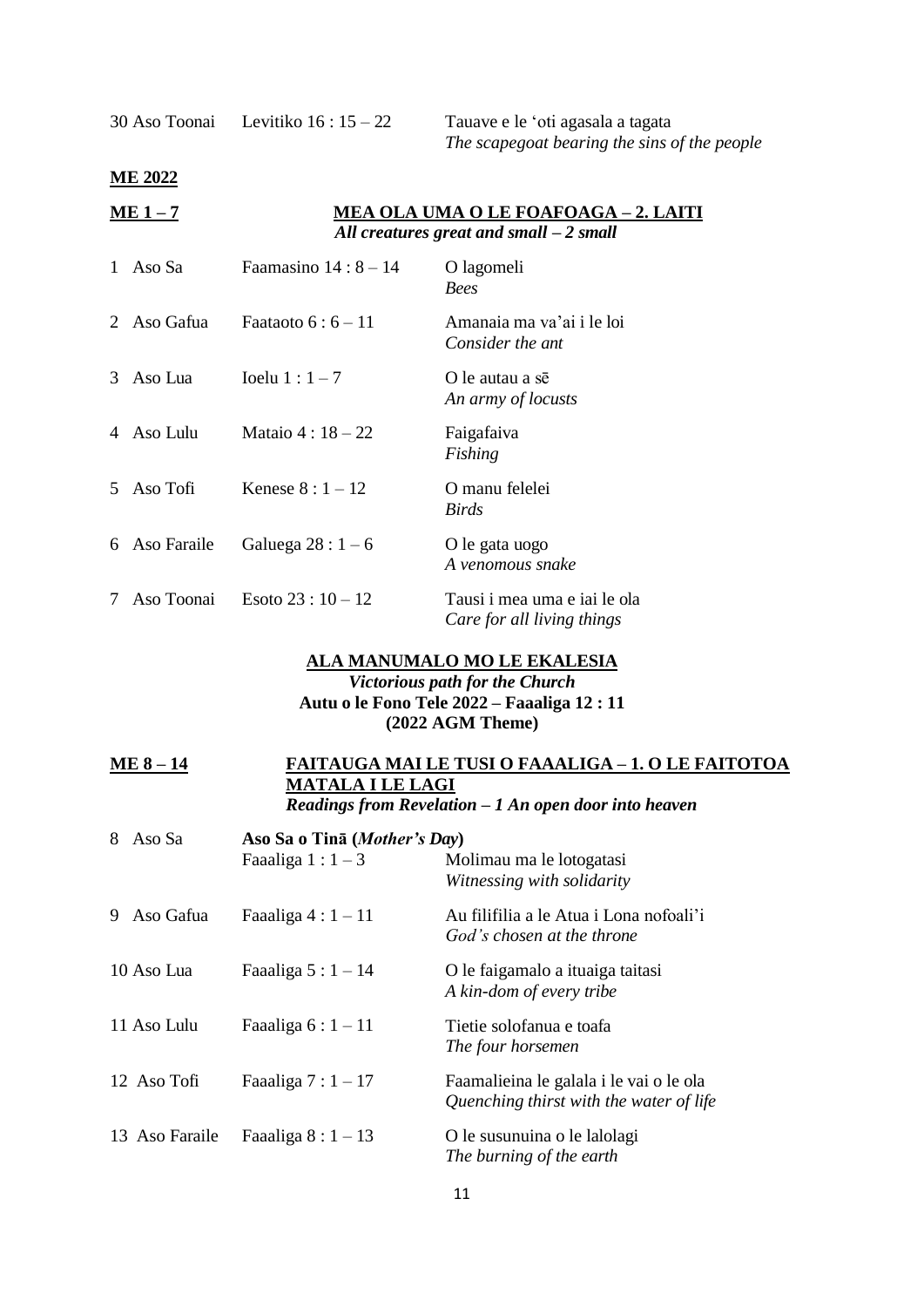## **ME 15 – 21 FAITAUGA MAI LE TUSI O FAAALIGA – 2. O LE LAGI FOU MA LE LALOLAGI FOU** *Readings from Revelation – 2 A new heaven and a new earth*

| 15                                                                                                                         | Aso Sa                | Faaaliga $12:1-17$                         | Ala manumalo mo le Ekalesia<br>Victorious path for the Church                                                                                                                                                                                                                                                                                                                                      |
|----------------------------------------------------------------------------------------------------------------------------|-----------------------|--------------------------------------------|----------------------------------------------------------------------------------------------------------------------------------------------------------------------------------------------------------------------------------------------------------------------------------------------------------------------------------------------------------------------------------------------------|
|                                                                                                                            | 16 Aso Gafua          | Faaaliga $13:1-18$                         | E lē i fa'ailogaina e le manu fe'ai<br>Unmarked by the beast                                                                                                                                                                                                                                                                                                                                       |
|                                                                                                                            | 17 Aso Lua            | Faaaliga $19:1-16$                         | Aleluia! O le faatasiga faavavau!<br>Hallelujah! An eternal union!                                                                                                                                                                                                                                                                                                                                 |
| 18                                                                                                                         | Aso Lulu              | Faaaliga $21:1-14$                         | O le lagi-lalolagi fou<br>A new heaven-earth                                                                                                                                                                                                                                                                                                                                                       |
|                                                                                                                            | 19 Aso Tofi           | Faaaliga $21:15-27$                        | Tatala femalagaina i va o atunu'u<br>Open borders                                                                                                                                                                                                                                                                                                                                                  |
|                                                                                                                            | 20 Aso Faraile        | Faaaliga $22:1-7$                          | O le vaitafe o le ola ma le faamalologa<br>River of life and healing                                                                                                                                                                                                                                                                                                                               |
|                                                                                                                            | 21 Aso Toonai         | Faaaliga $22:8-21$                         | Alefa ma le Omeka<br>Alpha and Omega                                                                                                                                                                                                                                                                                                                                                               |
| <u>ME 22 – 28</u><br><u>FA'AATAINA O LE ATUA E LE TUSI PAIA – 1. MĀNAVA</u><br>The Bible's divine body imagery $-1$ Breath |                       |                                            |                                                                                                                                                                                                                                                                                                                                                                                                    |
|                                                                                                                            | 22 Aso Sa             | Salamo 124 : 24 - 30                       | Faafouina o le lalolagi<br>Renewing the earth                                                                                                                                                                                                                                                                                                                                                      |
|                                                                                                                            | 23 Aso Gafua          | Kenese $2:4-9, 18-22$                      | Ola o le Ola ma le mānava o le Mānava a le Atua<br>Life of God's life, breath of God's breath                                                                                                                                                                                                                                                                                                      |
|                                                                                                                            | 24 Aso Lua            | Salamo 139: 13 - 18                        | O le Atua na te su'i ma lalaga<br>The God who knits and weaves                                                                                                                                                                                                                                                                                                                                     |
|                                                                                                                            | 25 Aso Lulu           | Esoto $2:23-25$                            | O le Atua fa'afofoga<br>A God with ears                                                                                                                                                                                                                                                                                                                                                            |
|                                                                                                                            | 26 Aso Tofi           | Aso o le afio a'e (Ascension)              |                                                                                                                                                                                                                                                                                                                                                                                                    |
|                                                                                                                            |                       | Galuega $1:1-11$                           | O taula'i a tatou va'ai i le a?<br>What are our eyes focused on?                                                                                                                                                                                                                                                                                                                                   |
|                                                                                                                            | 27 Aso Faraile        | Salamo $47:1 - 10$                         | Ua afio le Atua<br>God sits                                                                                                                                                                                                                                                                                                                                                                        |
|                                                                                                                            | 28 Aso Toonai         | Salamo $115:1 - 11$                        | O le Atua ofoofogia<br>Awesome God                                                                                                                                                                                                                                                                                                                                                                 |
|                                                                                                                            | <b>ME 29 – IUNI 4</b> |                                            | <u>FA'AATAINA O LE ATUA E LE TUSI PAIA – 2. LOIMATA</u>                                                                                                                                                                                                                                                                                                                                            |
|                                                                                                                            |                       | The Bible's divine body imagery $-2$ Tears |                                                                                                                                                                                                                                                                                                                                                                                                    |
|                                                                                                                            |                       |                                            | $20 \text{ A} \cdot \text{A} \cdot \text{A}$ $\text{A} \cdot \text{A}$ $\text{A} \cdot \text{A}$ $\text{A} \cdot \text{A}$ $\text{A} \cdot \text{A}$ $\text{A} \cdot \text{A}$ $\text{A} \cdot \text{A}$ $\text{A} \cdot \text{A}$ $\text{A} \cdot \text{A}$ $\text{A} \cdot \text{A}$ $\text{A} \cdot \text{A}$ $\text{A} \cdot \text{A}$ $\text{A} \cdot \text{A}$ $\text{A} \cdot \text{A}$ $\$ |

| 29 Aso Sa | Isaia $6:1-5$ | Ua tumu le lalolagi i laei o le Atua |
|-----------|---------------|--------------------------------------|
|           |               | God's robe fills the earth           |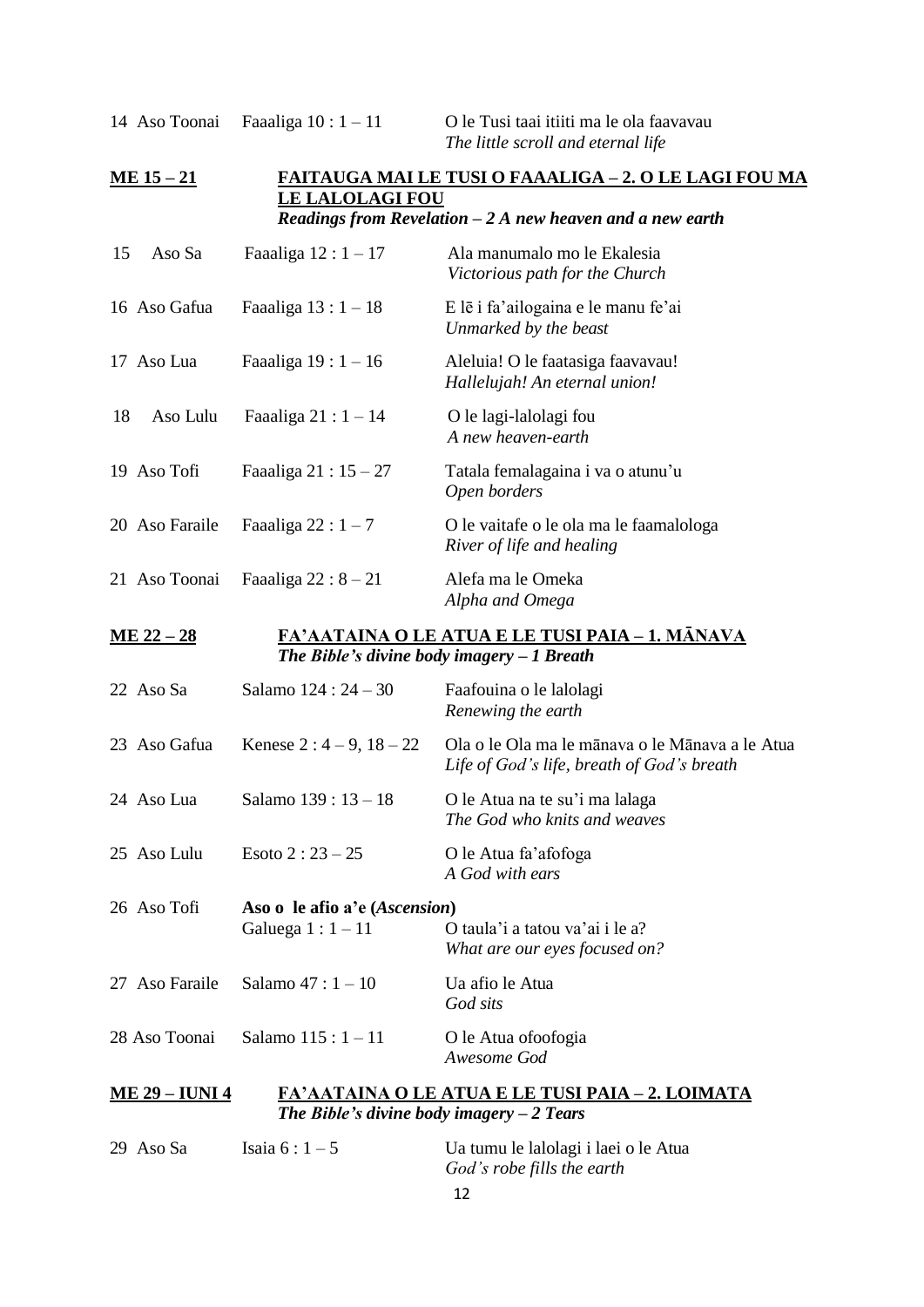| 30 Aso Gafua         | Ieremia $8:22-9:11$                                   | E tutulu le Atua, faatasi ma i tatou mõ i tatou<br>God weeps, with us and for us                                   |
|----------------------|-------------------------------------------------------|--------------------------------------------------------------------------------------------------------------------|
| 31 Aso Lua           | Salamo $33:6 - 22$                                    | E silasila mai le Atua ma le alofa<br>God looks with love                                                          |
| <u>IUNI 2022</u>     |                                                       |                                                                                                                    |
| 1 Aso Lulu           | Fu'a o le Malo Tuto'atasi o Samoa<br>Salamo $80:1-7$  | O fea fofoga o le Atua?<br>Where is God's face?                                                                    |
| 2 Aso Tofi           | Isaia 42 : 14 – 17                                    | E malamalama le Atua i tagata uma<br>God understands everybody                                                     |
| 3 Aso Faraile        | Isaia 49 : 13 - 18                                    | O lo tatou so'otaga alofa ma le Atua<br>Our loving bond with God                                                   |
| 4 Aso Toonai         | Salamo $145:8-21$                                     | I aao o le Atua<br>In God's hand                                                                                   |
| <u>IUNI 5 – 11</u>   | Being church $-1$ On the way                          | <u>O LE AVEA MA EKALESIA - 1. LUGA O LE ALA</u>                                                                    |
| 5 Aso Sa             | Aso Penetekoso (Day of Pentecost)<br>Galuega $2:1-13$ | Faatalitali<br>Waiting                                                                                             |
| 6 Aso Gafua          | Galuega $1:12-24$                                     | Ua toe sefulu ma le to'alua fo'i aposetolo<br>Twelve apostles again                                                |
| 7 Aso Lua            | Galuega $2:29-42$                                     | O sui fou<br>New members                                                                                           |
| Aso Lulu<br>8        | Galuega $6:1-7$                                       | Fuafuaga faata' oto lelei<br>Getting organised                                                                     |
| 9 Aso Tofi           | Galuega $11:1-18$                                     | Afifio uma mai<br>All welcome                                                                                      |
| 10 Aso Faraile       | Galuega $11:19-26$                                    | Ua faatuina le Ekalesia<br>The church gets established                                                             |
| 11 Aso Toonai        | Galuega $28:23-30$                                    | O le taualuga o le amataga<br>The end of the beginning                                                             |
| <u> IUNI 12 – 18</u> |                                                       | <u>O LE AVEA MA EKALESIA – 2. O LE EKALESIA – MA EKALESIA</u><br>Being church $-2$ The Church $-$ and the churches |
| 12 Aso Sa            | Roma $16:1 - 16$                                      | O le Ekalesia o tagata<br>The Church is people                                                                     |
| 13 Aso Gafua         | 2 Koronito $8:16 - 24$                                | Meaalofa mai le fesootaiga o Ekalesia<br>Inter-church aid                                                          |
| 14 Aso Lua           | Kalatia 3 : 23 – 29                                   | Leai se eseesega<br>No distinction                                                                                 |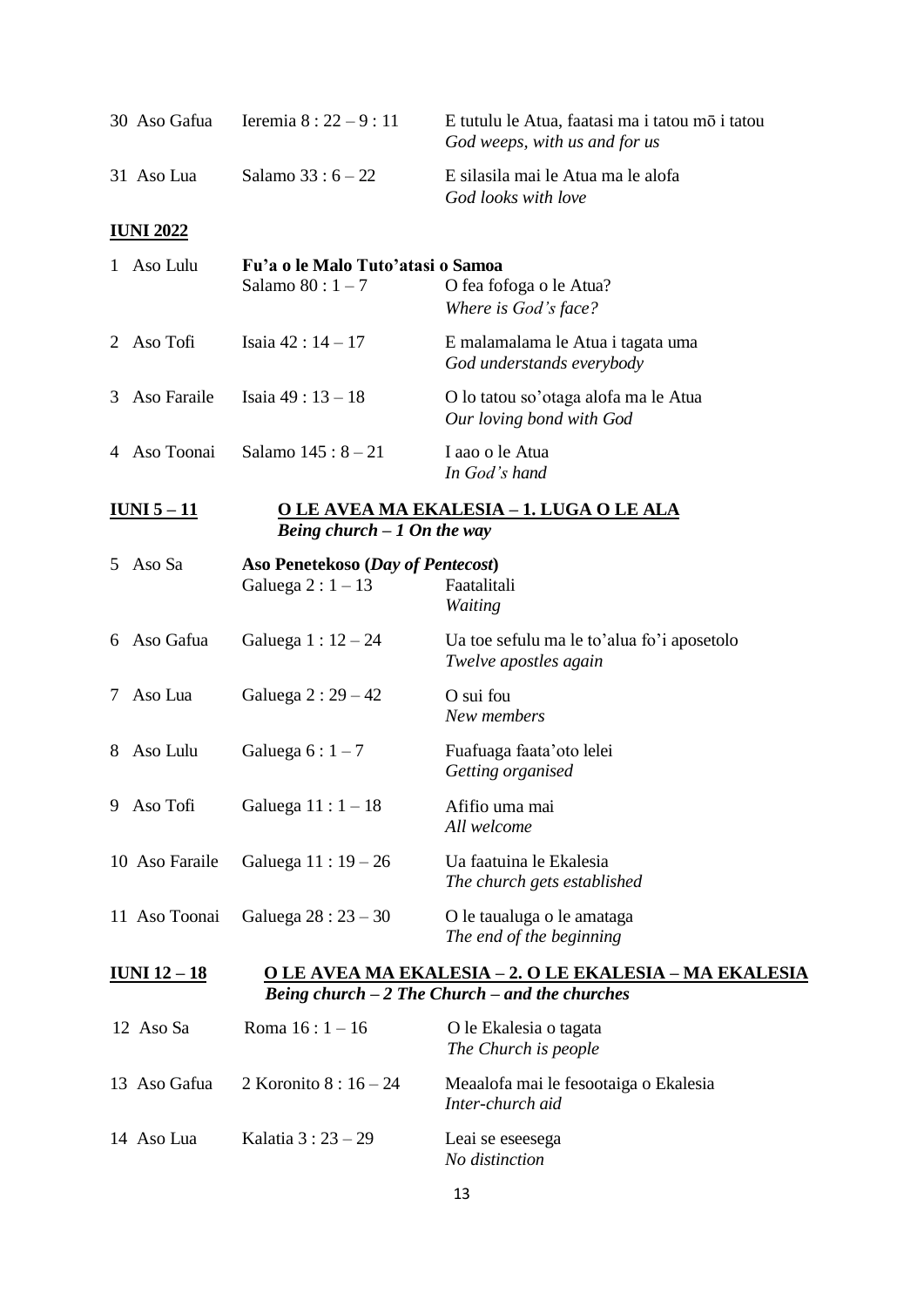| 15 Aso Lulu    | Efeso $3:1 - 13$                       | Puapuaga ma mamalu<br>Suffering and glory                               |
|----------------|----------------------------------------|-------------------------------------------------------------------------|
| 16 Aso Tofi    | Filipi $2:19-30$                       | Faafeiloaiga o tagata galulue o le Ekalesia<br>Welcoming church workers |
| 17 Aso Faraile | Kolose $4:10-18$                       | Fefaasoaai tala fou<br>Sharing news                                     |
|                | 18 Aso Toonai 1 Tesalonia 3 : $1 - 10$ | O ē aumaia Tala Lelei<br>Bringers of good news                          |

## **IUNI 19 – 25 FAITAUGA MAI LE TUSI A ESEKIELU – 1. FAAALIGA O LE MAMALU** *Reading from Ezekiel – 1 Vision of glory*

|    | 19 Aso Sa    | Esekielu $1:1-14$                            | Faaaliga o le Atua<br>Vision of God            |
|----|--------------|----------------------------------------------|------------------------------------------------|
|    | 20 Aso Gafua | Esekielu $1:15-28$                           | O le leo o le vevesi<br>A sound of tumult      |
|    | 21 Aso Lua   | Esekielu 2 : $1 - 3$ : 3                     | Agaga o le ola<br>Spirit of life               |
| 22 | Aso Lulu     | Esekielu $3:12-27$                           | Faanofoesea mai le Atua<br>Divine house arrest |
| 23 | Aso Tofi     | Esekielu $4:1-17$                            | Lē maugagana<br>Lost for words                 |
| 24 |              | Aso Faraile Esekielu $10:1-8$ ,<br>$15 - 22$ | Faatafunaga mai le Atua<br>Divine destruction  |
| 25 |              | Aso Toonai Esekielu 11 : 14 – 25             | Toefoafoaga mai le Atua<br>Divine re-creation  |

## **IUNI 26 – IULAI 2 FAITAUGA MAI LE TUSI A ESEKIELU – 2. TOEFUATAI I LE OLA** *Reading from Ezekiel – 2 Restore to life*

| $26$ Aso Sa  | Esekielu $18:1-17$   | Faatinoina o tiute tauave<br><i>Taking responsibilty</i> |
|--------------|----------------------|----------------------------------------------------------|
| 27 Aso Gafua | Esekielu 28 : 1 – 19 | Auā ua mitamita lou loto<br>Because your heart is proud  |
| 28 Aso Lua   | Esekielu $31:1-14$   | E paū lē ua maualuga<br>Greatness will fall              |
| 29 Aso Lulu  | Esekielu $34:1-16$   | Ou te sailia a'u mamoe<br>I will seek my sheep           |
| 30 Aso Tofi  | Esekielu $37:1-14$   | Vanu o ivi mamago<br>Valley of dry bones                 |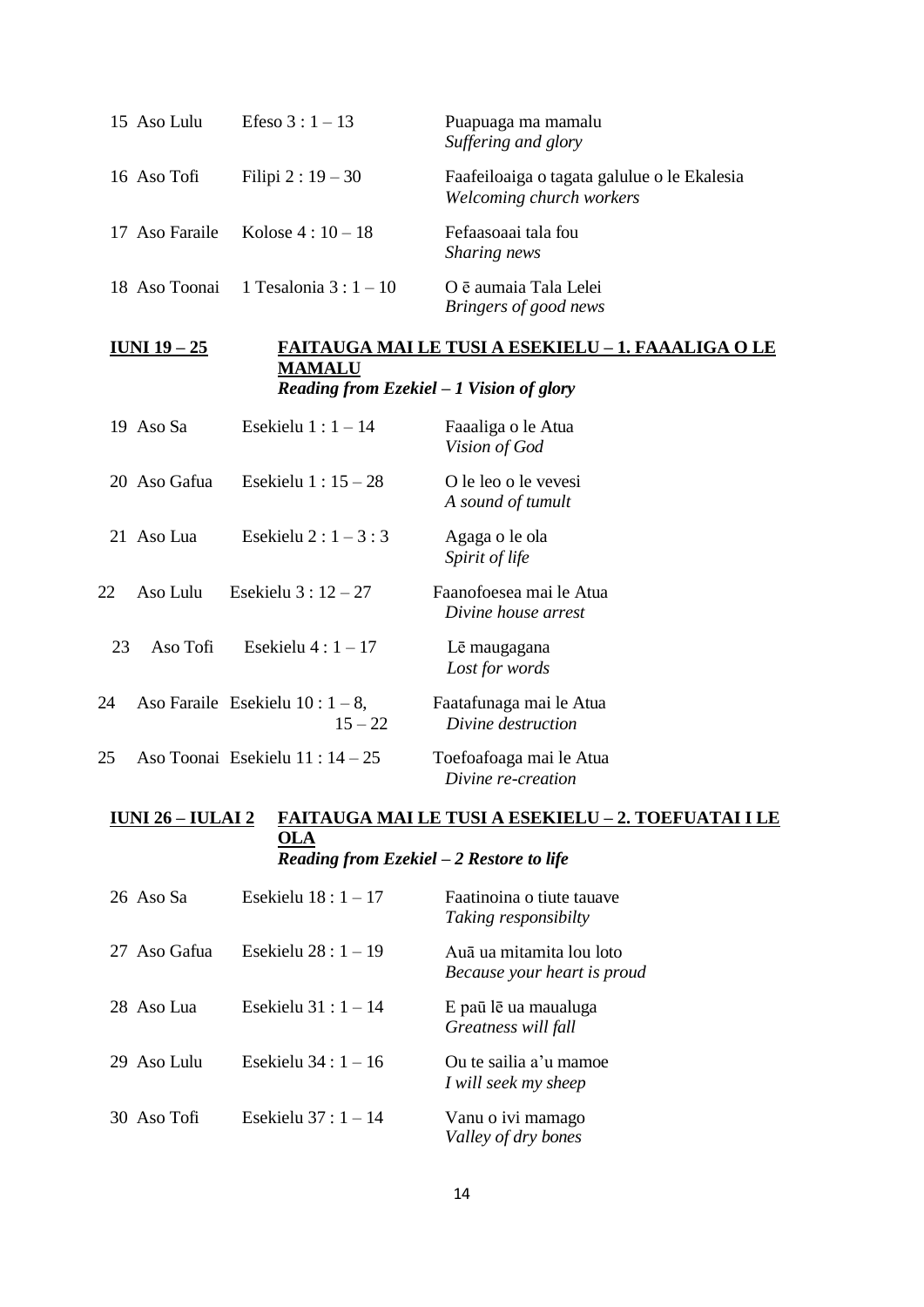#### **IULAI 2022**

| 1 Aso Faraile | Esekielu 39 : $25 - 29$ ;<br>$43:1-5$ | Toe fuataina<br>Restoration |
|---------------|---------------------------------------|-----------------------------|
|               | 2 Aso Toonai Esekielu $47:1-12$       | O vai fou<br>Fresh water    |

## **IULAI 3 – 9 O LE TAGATA ESE E SOO FALE – 1. O LE TAGATA ESE MATAUTIA** *The stranger next door – 1 Stranger danger*

| 3  | Aso Sa      | Faamasino $13:2-20$    | O le atamai e lei mafaufauina mai le tagata ese<br>Unexpected wisdom from the stranger                                               |
|----|-------------|------------------------|--------------------------------------------------------------------------------------------------------------------------------------|
|    | Aso Gafua   | Teuteronome $10:12-22$ | Ona o outou sa tagata ese<br>Because you were strangers                                                                              |
| 5. | Aso Lua     | Salamo 94 : $1 - 11$   | O le matautia o lou fia iloa o tagata ese<br>The risk of getting to know strangers                                                   |
| 6  | Aso Lulu    | Hosea $8:1 - 10$       | E ogaoga le avea o le saogalemu ma puipuiga e fai<br>ma tupua<br>The tradegy of the idol of safety and security                      |
| 7  | Aso Tofi    | Auega $5:1 - 15$       | O le iuga o le ola tutoatasi ma le manatu faapito<br>The result of isolation and individualism                                       |
| 8  | Aso Faraile | Salamo 146             | Faaalia le agaga le faailoga tagata o le Atua mo le<br>tagata ese<br>Demonstrating God's counter-cultural heart for<br>the strangers |
| 9  | Aso Toonai  | Eperu $13:1-6$         | O le alofa o le tasi i le isi e pei o le tuagane i le<br>tuafafine<br>Loving one another as brothers and sisters                     |

## **IULAI 10 – 16 O LE TAGATA ESE E SOO FALE – 2. O LE AGA O LE FETAUSIA'I** *The stranger next door – 2 A culture of care*

| 10 Aso Sa      | Kenese $4:1 - 16$       | O a'u o se leoleo o lo'u uso?<br><i>Brother's keeper?</i>  |
|----------------|-------------------------|------------------------------------------------------------|
| 11 Aso Gafua   | Esoto $20:12-17$        | O faatonuga ia tausia ma ola ai<br>Commandments to live by |
| 12 Aso Lua     | Levitiko $19:8-18$      | Tulafono faa-auro<br>Golden rule                           |
| 13 Aso Lulu    | Faataoto 24 : $27 - 34$ | Faamagalo tua'oi<br><i>Forgiving neighbours</i>            |
| 14 Aso Tofi    | Salamo 15               | O ai e mau ma Ia?<br>Who may abide?                        |
| 15 Aso Faraile | Mataio 22 : $34 - 40$   | Faataunuuina le tulafono<br>Fulfilling the law             |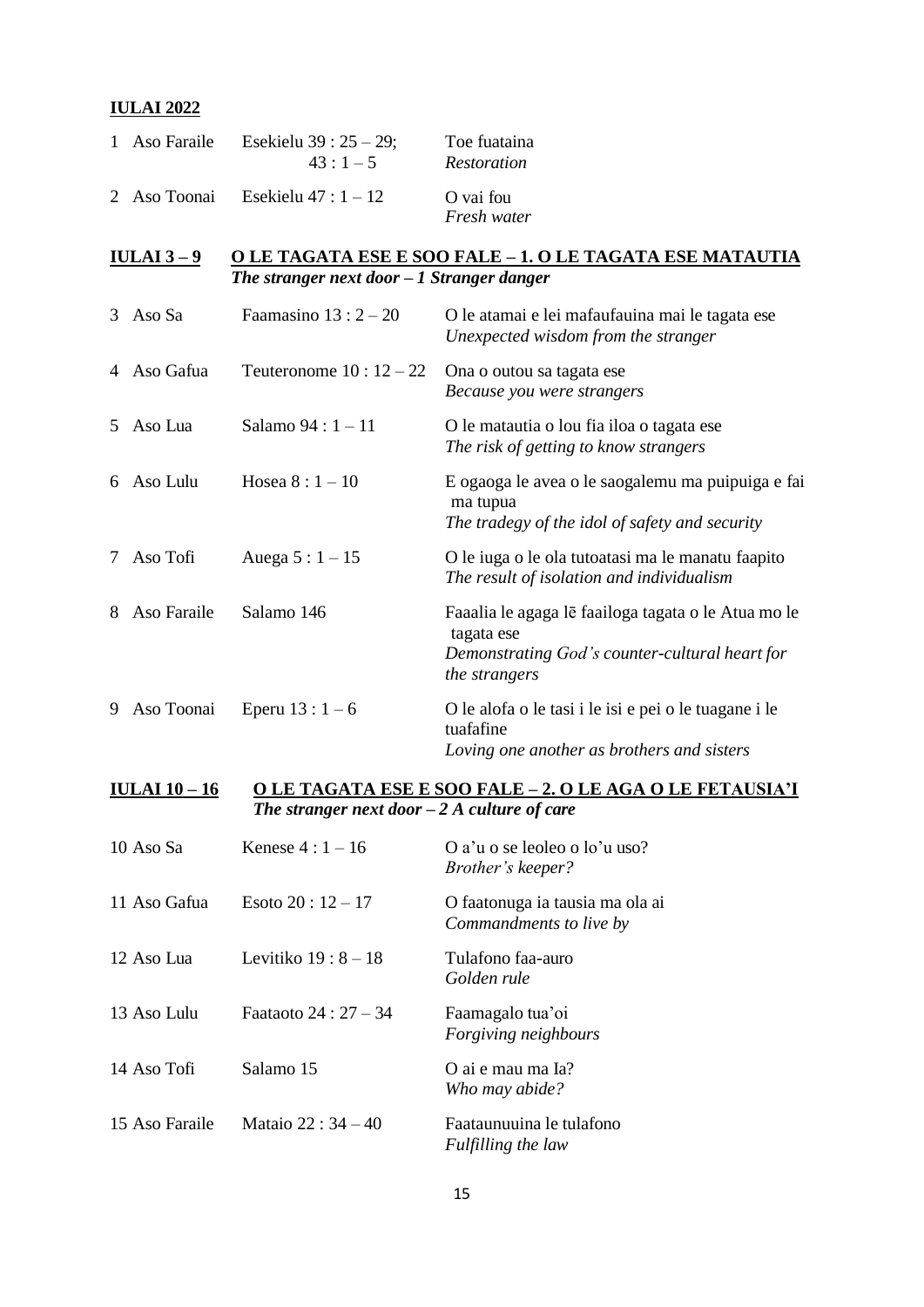16 Aso Toonai Efeso  $4:25-32$  O sui o le tasi i le tasi

*Members of one another*

*Benefits that outweigh the risks*

## **IULAI 17 – 23 OLA MA LE FAAMOEMOE I TOTONU O TIGĀ MA LE LĒ ATOATOA – 1. OLA MA TIGĀ** *Living hopefully with pain and disability – 1 Living with pain*

| 17 Aso Sa      | 2 Korinito $12:1 - 10$ | Malosi i totonu o le vaivai<br>Power in weakness             |
|----------------|------------------------|--------------------------------------------------------------|
| 18 Aso Gafua   | Kenese $32:24-31$      | Liua e ala i a'afiaga o le ola<br>Transformed through trauma |
| Aso Lua<br>19  | Esoto $4:10-17$        | Faatinoga ona o le Atua<br>Advocating through God            |
| 20 Aso Lulu    | 2 Samuelu 9            | Aveesea e le tupu le avega<br>Unburdened by the king         |
| 21 Aso Tofi    | Iopu $6:8-13$          | Faamoemoe i totonu o tigā ogaoga<br>Hope in relenting pain   |
| 22 Aso Faraile | Salamo $22:1 - 15$     | Faatuatua i le fuafuaga<br>Trust the process                 |
| 23 Aso Toonai  | Kalatia $4:12-20$      | Faamanuiaga e sili atu nai lo lamatiaga                      |

## **IULAI 24 – 30 OLA MA LE FAAMOEMOE I TOTONU O TIGĀ MA LE LĒ ATOATOA – 2. E TAOFIMAUINA E LE FAAMOEMOE** *Living hopefully with pain and disability – 2 Sustained by hope*

| 24 Aso Sa                                                   | Mareko $1:12-13$    | Sapasapaia e agelu<br>Supported by angels            |
|-------------------------------------------------------------|---------------------|------------------------------------------------------|
| 25 Aso Gafua                                                | Ioane $20:19-20$    | O manu'a o Iesu<br>Jesus' wounds                     |
| 26 Aso Lua                                                  | Roma $8:18-25$      | Ua oi o'ono le foafoaga<br>Creations groans          |
| Aso Lulu<br>27                                              | 2 Korinito $1:3-11$ | Lavātia mafatiaga<br>Enduring suffering              |
| 28 Aso Tofi                                                 | 2 Korinito $4:7-10$ | Olopalaina ae lē faiaina<br>Crushed but not defeated |
| 29 Aso Faraile                                              | Filipi $2:2-11$     | Ua sasaa mai e Iesu ia lava<br>Jesus' self emptying  |
| 30 Aso Toonai                                               | Mika $4:1-4$        | O le mutaaga o manu'a o taua<br>An end to war wounds |
| SAUNI FOLAU – 1. FAU SOU VA'A<br><b>IULAI 31 – AOKUSO 6</b> |                     |                                                      |

*Setting sail – 1 Make yourself an ark*

| 31 Aso Sa | Kenese $1:6-9$ | Ua faia sami        |
|-----------|----------------|---------------------|
|           |                | The seas are formed |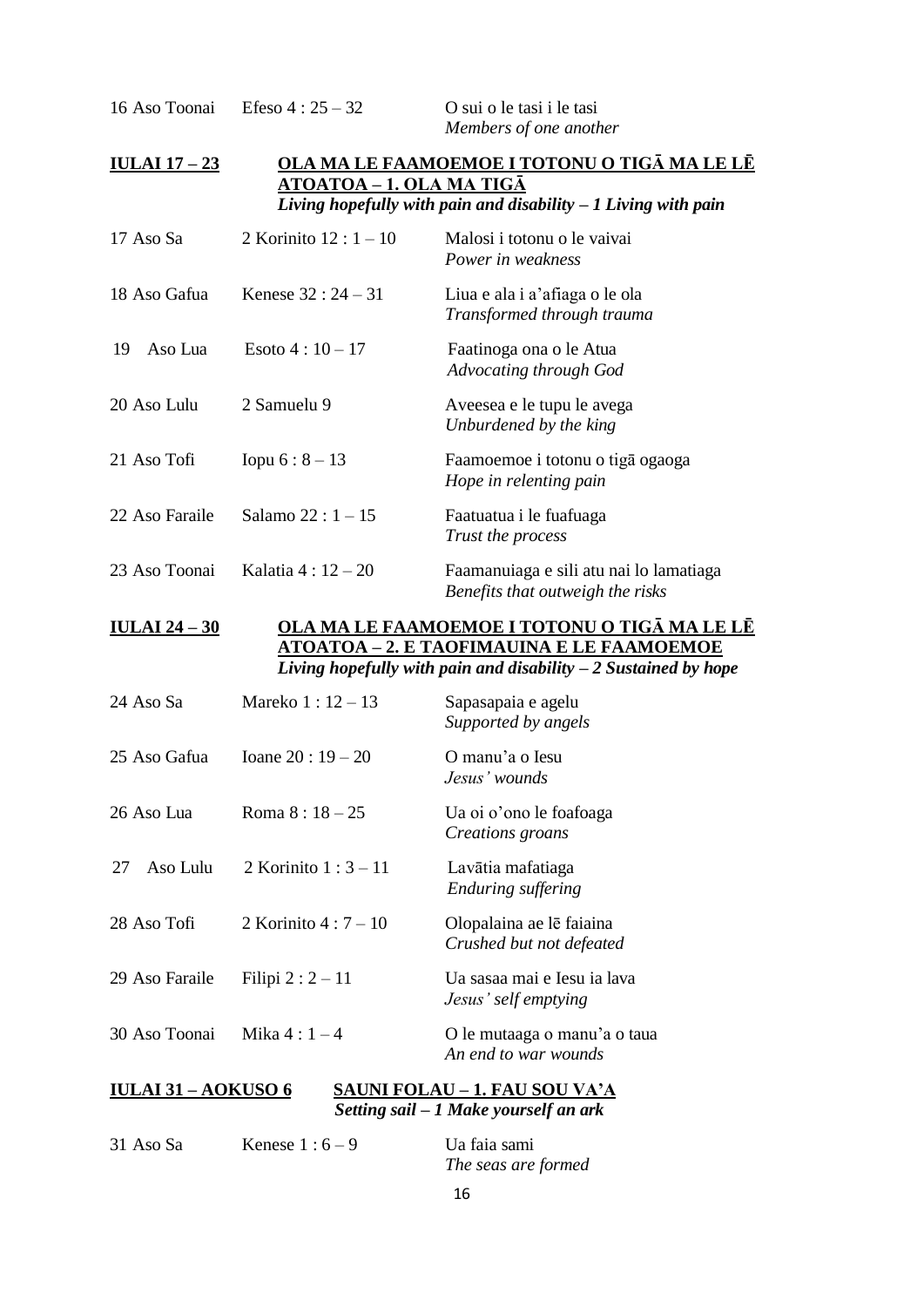#### **AOKUSO 2022**

| $\mathbf{1}$ | Aso Gafua             | Kenese $6:13 - 18$                                                             | Muamua, fau sou vaa<br>First, make your boat       |
|--------------|-----------------------|--------------------------------------------------------------------------------|----------------------------------------------------|
| 2            | Aso Lua               | 2 Nofoaiga Tupu 9 : $20 - 22$ O le fuāva'a tāua                                | A valuable fleet                                   |
| 3            | Aso Lulu              | Tanielu 11:40 - 45                                                             | Va'a o taua<br>Ships of war                        |
|              | 4 Aso Tofi            | Teuteronome $28:64-68$                                                         | Fela'uaiga o pologa<br>Slave transport             |
| 5            | Aso Faraile           | Esoto $2:1 - 10$                                                               | O se vaa mo le pepe<br>A ship for a baby           |
| 6            | Aso Toonai            | Kenese $8:13-22$                                                               | O le taunuuga o le folauga<br>At journey's end     |
|              | <u> AOKUSO 7 – 13</u> | <u>SAUNI FOLAU – 2. SAUNI LE AUVA'A</u><br>Setting sail $-2$ All hands on deck |                                                    |
|              | 7 Aso Sa              | Salamo 107: 23 - 30                                                            | O le faatuatua o le seila<br>A sailor's faith      |
| 8            | Aso Gafua             | Galuega $27:1-11$                                                              | O le au malaga i le vasa<br>Passengers at sea      |
| 9            | Aso Lua               | Galuega $18:18 - 22$                                                           | O le tagata malaga lē malolo<br>A busy traveler    |
|              | 10 Aso Lulu           | Galuega 27 : 27 - 44                                                           | Sauni le auva'a<br>All hands on deck               |
|              | 11 Aso Tofi           | Isaia $23:1-3$                                                                 | O vaa la'u oloa<br>Merhant shipping                |
|              | 12 Aso Faraile        | Ioane $21:1 - 13$                                                              | Mālū taeao i le matafaga<br>Breakfast on the beach |
|              | 13 Aso Toonai         | Ioane $6:16 - 24$                                                              | O ai e manaomia se vaa?<br>Who needs a boat?       |

## **AOKUSO 14 – 20 FAITAUGA MAI LE TUSI A LE FAILAUGA – 1. FAATAUVAA MAI VAO FAATAUVAA** *Readings from Ecclesiastes – 1 Vanity from vanities*

| 14<br>Aso Sa | Aso Sa o Tamã ( <i>Father's day</i> ) |                                         |  |
|--------------|---------------------------------------|-----------------------------------------|--|
|              | Failauga $1:1-15$                     | Faatauvaa mea uma<br>Vanity of vanities |  |
| 15 Aso Gafua | Failauga $1:16-2:11$                  | Ai a le matagi<br>Chasing the wind      |  |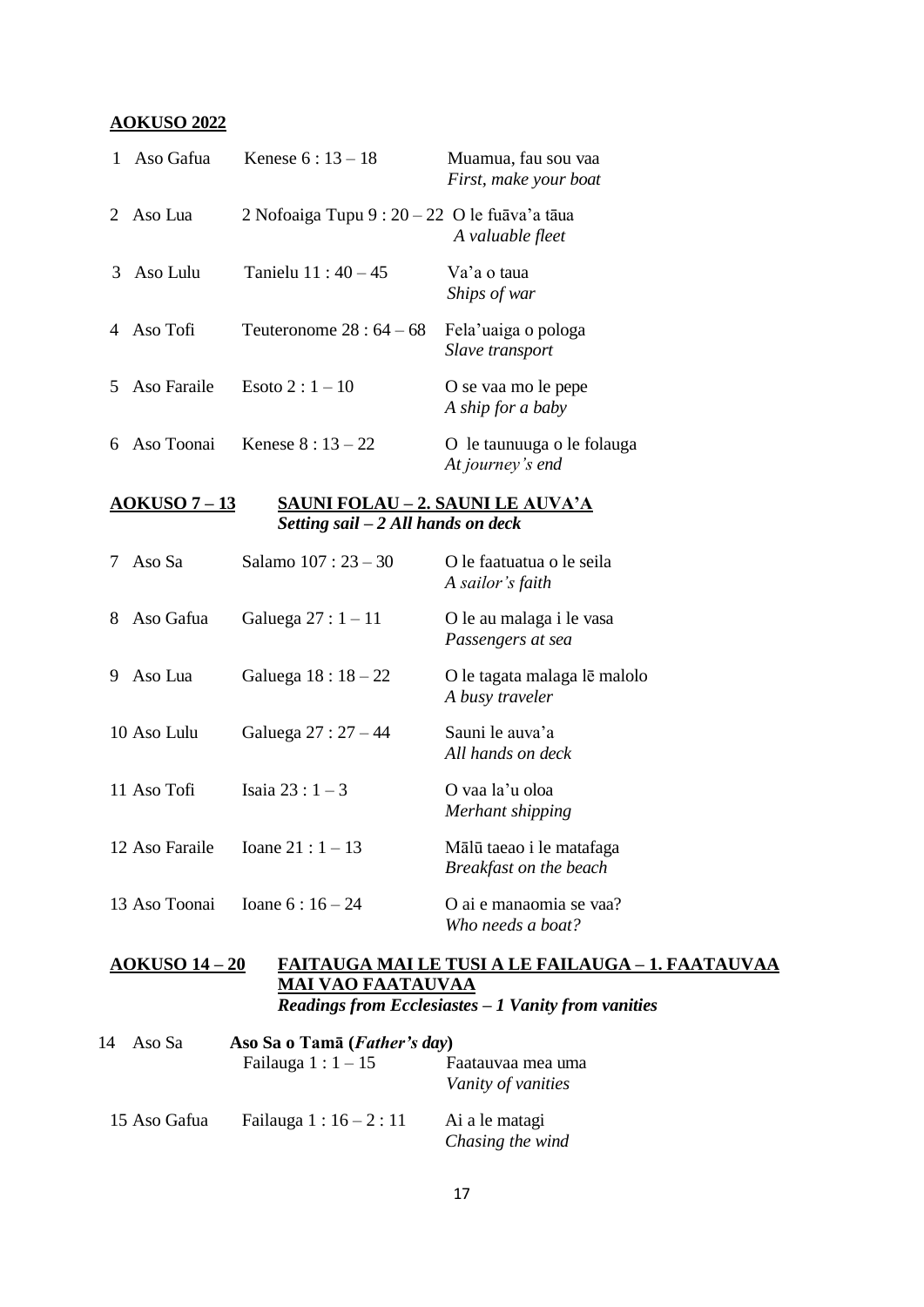| Suega Ulufale Kolisi Faafaifeau i Malua<br>16 Aso Lua |                                         |                                  |
|-------------------------------------------------------|-----------------------------------------|----------------------------------|
|                                                       | Failauga 2: $12-26$                     | Fiafiaga taugofie                |
|                                                       |                                         | Simple pleasures                 |
| 17 Aso Lulu                                           | Suega Ulufale Kolisi Faafaifeau i Malua |                                  |
|                                                       | Failauga $3:1-8$                        | O le tau ma le mea e tupu ai     |
|                                                       |                                         | For everything there is a season |
| 18 Aso Tofi                                           | Failauga $3:9-22$                       | O meaalofa a le Atua             |
|                                                       |                                         | God's gift                       |
| 19 Aso Faraile                                        | Failauga $4:1-16$                       | O loimata o e ua sauaina         |
|                                                       |                                         | The tears of the oppressed       |
| 20 Aso Toonai                                         | Failauga $5:1-17$                       | Leoleo ou laasaga                |
|                                                       |                                         | Guard your steps                 |

## **AOKUSO 21 – 27 FAITAUGA MAI LE TUSI A LE FAILAUGA – 2. O LE ATAMAI E SILI ATU NAI LO LE MALOSI** *Readings from Ecclesiastes – 2 Wisdom is better than might*

## **MAFUTAGA FA'AFOUINA FAIFEAU**

| 21 Aso Sa                   | Failauga $6:1-12$                       | Avea ma tagata<br>Being human       |
|-----------------------------|-----------------------------------------|-------------------------------------|
| 22<br>Aso Gafua             | Fono Komiti A'oa'oga Kerisiano          |                                     |
|                             | Failauga $7:1-14$                       | Ola ma le oti                       |
|                             |                                         | Life and death                      |
| Aso Lua<br>23               | Fono Komiti o Malua                     |                                     |
|                             | Failauga $8:1-15$                       | Foliga atamai                       |
|                             |                                         | Wise faces                          |
| Aso Lulu<br>24              | Fono Komiti Mataupu Tau Le Aufaigaluega |                                     |
|                             | Failauga $9:1-16$                       | Apoapo le aso                       |
|                             |                                         | Seize the day                       |
| 25 Aso Tofi                 | Failauga $10:1-15$                      | O le atamai ma le valea             |
|                             |                                         | Wisdom and folly                    |
| 26                          | Aso Faraile Failauga $11:1-10$          | O mea taua ma ata lafoia            |
|                             |                                         | Highlights and shadows              |
| 27 Aso Toonai               | Failauga $12:1-14$                      | Ola i le ata o le oti               |
|                             |                                         | Living in the light of death        |
|                             |                                         |                                     |
| <u>AOKUSO 28 – SETEMA 3</u> |                                         | PÃŌ O LE OLA<br>The rhythm of life  |
|                             |                                         |                                     |
| 28 Aso Sa                   | Kenese $25:19-28$                       | Fanau mai ma le tauiviga o le a iai |
|                             |                                         | Birth and the struggle to be        |
|                             |                                         |                                     |

29 Aso Gafua  $1$  Tupu  $17 : 17 - 24$  Olaga fa'atamaitiiti ma le toe faafoisia o le ola *Childhood and life restored*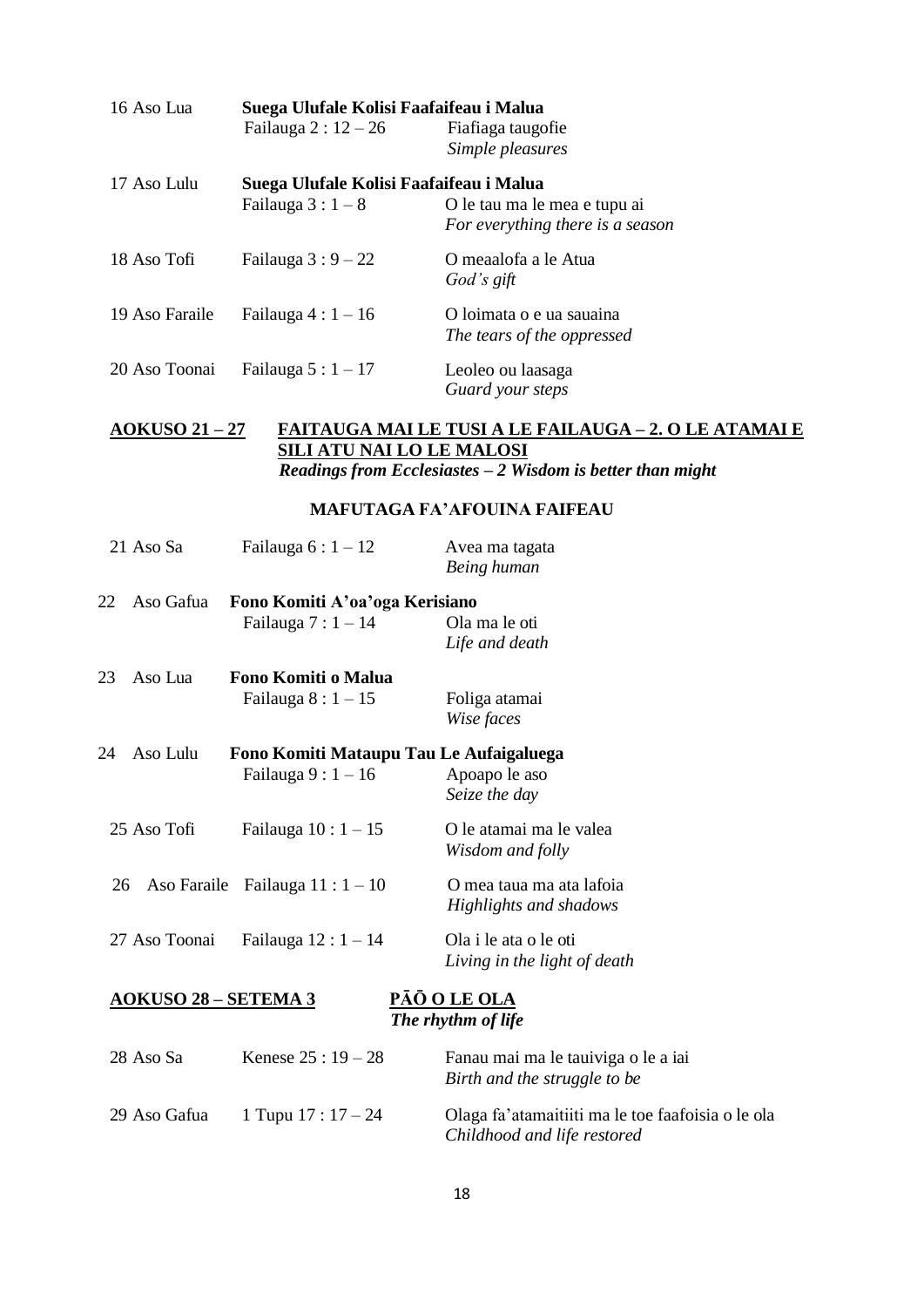| 30 | Aso Lua            | Kenese $24:50-67$       | O le alofa naunau<br>Committed love                                          |
|----|--------------------|-------------------------|------------------------------------------------------------------------------|
| 31 | Aso Lulu           | 1 Samuelu 2 : $18 - 21$ | Foafoaga fa'aauau<br>Pro-Creativity                                          |
|    | <b>SETEMA 2022</b> |                         |                                                                              |
|    | Aso Tofi           | Kenese $3:17-19$        | O le mamalu o galuega ma faamasinoga tonu<br>The dignity of work and justice |
|    | 2 Aso Faraile      | Faataoto 31 : $10 - 31$ | Fai i le mea e gata ai le mafai<br>Making the most of it                     |
|    | Aso Toonai         | Kenese $23:1 - 20$      | Oti<br>Death                                                                 |

#### **SETEMA 4-10 O LE TALALELEI A LUKA (4) – 1. FAATUATUA MA Ē TETE'E** *The Gospel of Luke (4) – 1 Faith and opposition*

| 4              | Aso Sa        | Aso Sa o le Talalelei |                                                                              |
|----------------|---------------|-----------------------|------------------------------------------------------------------------------|
|                |               | Luka $12:1 - 21$      | Luitau malosi<br>A strong challenge                                          |
| 5              | Aso Gafua     | Luka 12 : 22 – 40     | O ē olaolanoa ma ē ola magafagafa<br>Flower children and bird watchers       |
| 6              | Aso Lua       | Luka $12:41-59$       | E le o le filemu a'o fevaevaeaiga<br>Not peace but division                  |
| $7\phantom{0}$ | Aso Lulu      | Luka $13:1 - 17$      | Salamo<br>Repentance                                                         |
|                | 8 Aso Tofi    | Luka $13:18-35$       | O fua o le sinapi ma le mea faafefete<br>Of mustard seeds and yeast          |
| 9              | Aso Faraile   | Luka $14:1 - 14$      | 'Aiga faaleaiga ma tausamaaga<br>Family meals and dinner parties             |
|                | 10 Aso Toonai | Luka $14:15-35$       | E maua fua le Alofa Tunoa ae le taugofie<br>Grace is free but it's not cheap |

**SETEMA 11 – 17 O LE TALALELEI A LUKA (4) – 2. A'OA'OGA I FAATA'OTO** *The Gospel of Luke (4) – 2 Teaching in parables*

| Aso Sa<br>11 | Luka $15:1 - 10$ | Upu o le ola<br>Words of life                                           |
|--------------|------------------|-------------------------------------------------------------------------|
| 12 Aso Gafua | Luka $15:11-32$  | Upu mo le faamoemoe ola<br>Words for a living hope                      |
| 13 Aso Lua   | Luka $16:1 - 18$ | O upu e moni atoatoa<br>Words of a convicting truth                     |
| 14 Aso Lulu  | Luka $16:19-31$  | O upu e tatala ai le mafaufau le fetala'i<br>Words to open closed minds |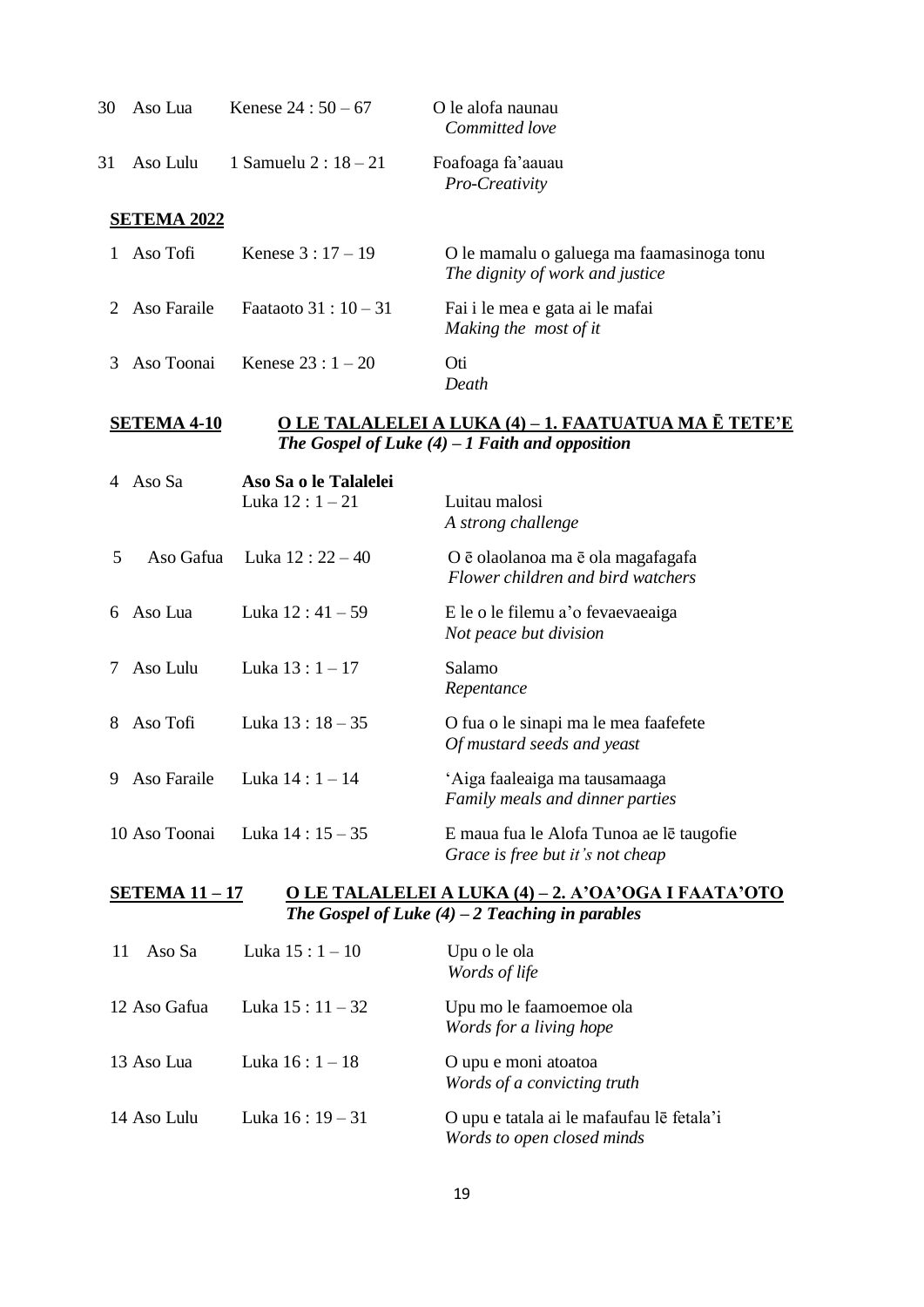| 15 Aso Tofi    | Luka $17:1 - 19$  | Upu e tatala ma faailoa<br>Words that unlock and reveal                 |
|----------------|-------------------|-------------------------------------------------------------------------|
| 16 Aso Faraile | Luka 17 : 20 – 37 | O upu o lu'itau silisili o le ola<br>Words of life's ultimate challenge |
| 17 Aso Toonai  | Luka 18:1-17      | Upu o le ola<br>Words of life                                           |

## **SETEMA 18 – 24 USO, TUAFAFINE, TUU MAI A'U E AUAUNA MO OE – 1. O LE Ā E MO'OMIA E LE ATUA?** *Brother, sister, let me serve you – 1 What does God require?*

| 18 Aso Sa      | Mareko $10:41 - 45$ | O le mamanu $(1)$<br>The pattern $(1)$         |
|----------------|---------------------|------------------------------------------------|
| 19 Aso Gafua   | Salamo 23           | O le mamanu $(2)$<br>The pattern $(2)$         |
| Aso Lua<br>20  | Mataio $26:6 - 13$  | Alofa ua talileleia<br>Loving receiving        |
| 21 Aso Lulu    | Isaia $58:5 - 12$   | Anapogi moni<br><b>True Fasting</b>            |
| 22 Aso Tofi    | 2 Tupu $4:8 - 17$   | Agalelei ua ofoina<br>Kindness given           |
| 23 Aso Faraile | 2 Tupu $4:18-37$    | Agalelei ua tauia<br>Kindness returned         |
| 24 Aso Toonai  | Luka $18:18-30$     | O le a e tatau ona ou faia?<br>What must I do? |

## **SETEMA 25 – OKETOPA 1 USO, TUAFAFINE, TUU MAI A'U E AUAUNA MO OE – 2. ALOFA LE TASI I LE ISI** *Brother, sister, let me serve you – 2 Love one another*

| 25 Aso Sa      | 1 Peteru $4:8 - 11$     | Faatumauina le alofa o le tasi i le isi<br>Maintaining constant love for one another        |
|----------------|-------------------------|---------------------------------------------------------------------------------------------|
| 26 Aso Gafua   | Galuega $4:32-37$       | O le $\bar{a}$ o i le igoa?<br>What's in a name?                                            |
| 27 Aso Lua     | Galuega $9:10-19$       | Taumafai e tu'u le manao ae amata ona alofa<br>Stop trying to like and start trying to love |
| 28 Aso Lulu    | Galuega $9:36-42$       | O Tapita ia i tatou<br>The Tabithas in our midst                                            |
| 29 Aso Tofi    | Galuega $28:1-2$        | Se agalelei ina ā uiga ese i le apitagalu<br>Unusual kindness on the seashore               |
| 30 Aso Faraile | 2 Korinito 9 : $1 - 15$ | E sili ea le manuia o le talia nai lo le foai?<br>More blessed to receive than to give?     |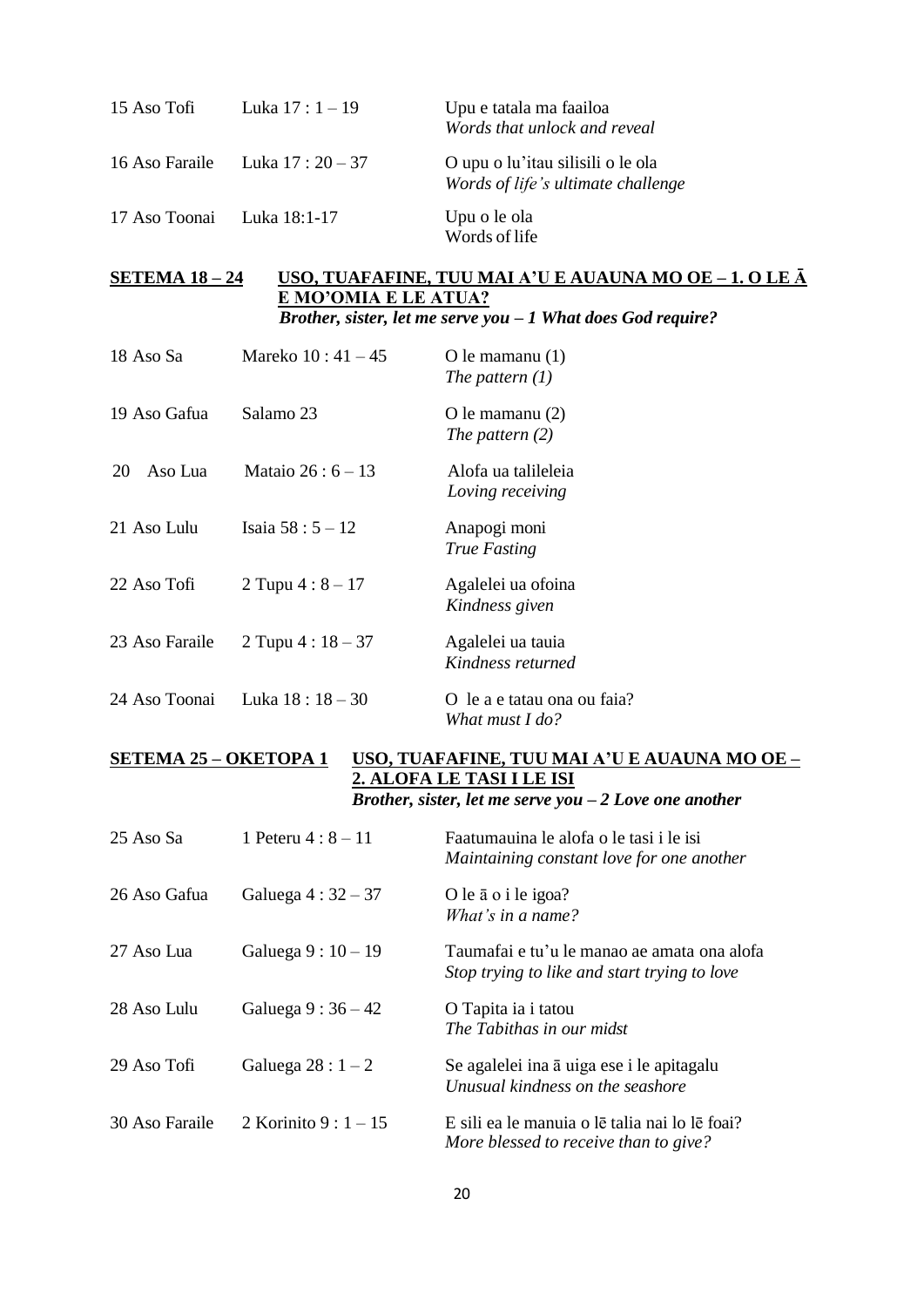## **OKETOPA 2022**

| $\mathbf{1}$ | Aso Toonai                                                                                                                  | Kolose 3:12-17       | O le Filemu o Keriso<br>The Peace of Christ                                        |  |  |
|--------------|-----------------------------------------------------------------------------------------------------------------------------|----------------------|------------------------------------------------------------------------------------|--|--|
|              | <u>O FAITAUGA MAI LE TUSI 1 TUPU – 1. MALO SO'OFAATASI</u><br><b>OKETOPA 2-8</b><br>Readings from 1 King - 1 United Kingdom |                      |                                                                                    |  |  |
|              | 2 Aso Sa                                                                                                                    | 1 Tupu $1:1 - 18$    | Ua taumafai Atonia ina ia avea o ia ma tupu<br>Adonijah sets himself up as king    |  |  |
| 3            | Aso Gafua                                                                                                                   | 1 Tupu 1 : $28 - 48$ | Ua avea Solomona ma tupu<br>Solomon becomes king                                   |  |  |
|              | 4 Aso Lua                                                                                                                   | 1 Tupu $3:3 - 15$    | Ua faatoga Solomona mo le poto<br>Solomon asks for wisdom                          |  |  |
| 5.           | Aso Lulu                                                                                                                    | 1 Tupu $3:16-28$     | Faai'uga atamai<br>A wise ruling                                                   |  |  |
|              | 6 Aso Tofi                                                                                                                  | 1 Tupu $6:1 - 14$    | Ua fausia e Solomona le malumalu<br>Solomon builds the temple                      |  |  |
| 7            | Aso Faraile                                                                                                                 | 1 Tupu $8:1-13$      | Ua taunuu le atolaau ma ua manino mea uma<br>The ark arrives and the cloud settles |  |  |
| 8            | Aso Toonai                                                                                                                  | 1 Tupu $9:1-9$       | O le tali a le Ali'i ia Solomona<br>The Lord's response to Solomon                 |  |  |

#### **OKETOPA 9 – 15 O FAITAUGA MAI LE TUSI 1 TUPU – 2. MALO FEVAEVAEA'I** *Readings from 1 King – 2 Divided Kingdom*

| Aso Sa<br>9    | Lotu Tamaiti (White Sunday)                  |                                                                                           |
|----------------|----------------------------------------------|-------------------------------------------------------------------------------------------|
|                | 1 Tupu $12:1-24$                             | Tatou tutu faatasi<br>United we stand                                                     |
| 10 Aso Gafua   | 1 Tupu $12:25-33$                            | Ua ia te au le malosi<br>I've got the power                                               |
| 11 Aso Lua     | 1 Tupu $13:1 - 10$                           | Faamagalo i ou fili<br>Forgive your enemies                                               |
| 12<br>Aso Lulu | Suega A'oa'o Fesoasoani<br>1 Tupu $13:11-34$ | Taitaiga amiotonu, e loloto le silasila<br>Leading with integrity, following with insight |
| 13 Aso Tofi    | 1 Tupu $14:1 - 18$                           | Leaga<br>Evil                                                                             |
| 14 Aso Faraile | 1 Tupu $17:1 - 16$                           | Ieova Irae<br>Jehovah Jireh                                                               |
| 15 Aso Toonai  | 1 Tupu $18:20-39$                            | O le Atua e tali o le Atua o Ia<br>The God who answers he is God                          |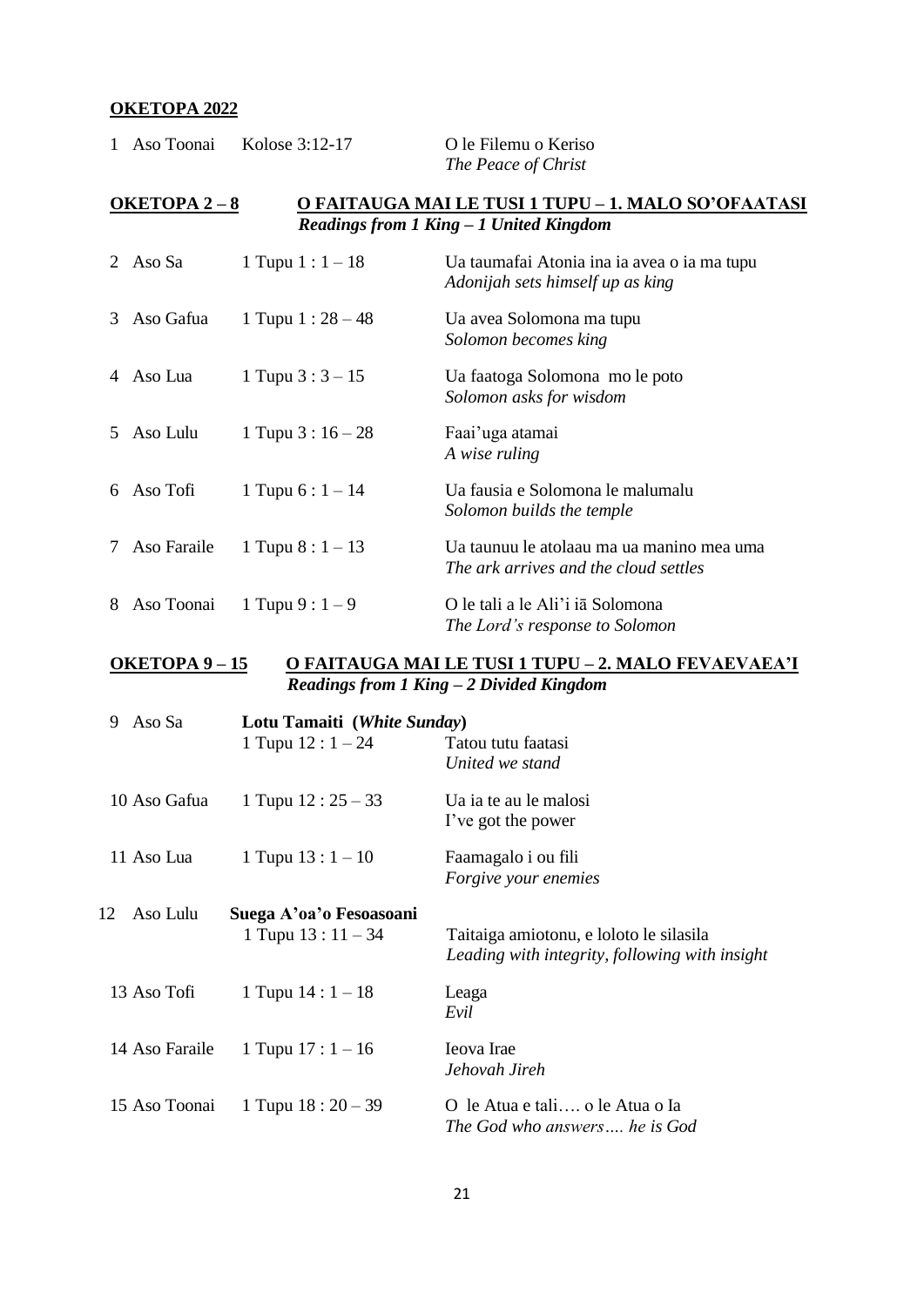#### **OKETOPA 16 – 22 E TATAU ONA FESOOTAI MALO – 1. O LE FA'AALIGA O LE FILEMU** *Nation shall speak unto nation – 1 A vision of peace*

| 16 Aso Sa      | Isaia 2 : $1-5$        | Faaaliga o le filemu<br>Vision of peace                                   |
|----------------|------------------------|---------------------------------------------------------------------------|
| 17 Aso Gafua   | Isaia $65:17-25$       | Lagi fou ma le lalolagi fou<br>New heavens and new earth                  |
| 18 Aso Lua     | Isaia $26:1 - 12$      | Filemu i le talitonuina o le Ali'i<br>Peace in trusting the Lord          |
| 19 Aso Lulu    | Salamo 46              | Taofia taua<br>Wars cease                                                 |
| 20 Aso Tofi    | Teuteronome $16:18-20$ | Faamasino tonu<br>Just judges                                             |
| 21 Aso Faraile | Ieremia $6:9-15$       | 'Filemu' ina ua leai se filemu<br><i>Peace'</i> when there is none        |
| 22 Aso Toonai  | Filipi $4:8-9$         | O le Atua o le filemu ma tatou faatinoga<br>God of peace and our practice |

## **OKETOPA 23 – 29 E TATAU ONA FESOOTAI MALO – 2. TA'U LE MEA MONI I LE PULE** *Nation shall speak unto nation – 2 Speaking truth to power*

| 23 Aso Sa      | Ieremia $1:4-10$      | Tofia mo malo<br>Appointed over nations                        |
|----------------|-----------------------|----------------------------------------------------------------|
| 24 Aso Gafua   | Salamo 82             | Fesagaiga ma le Atua<br>Confronting God                        |
| 25 Aso Lua     | Amosa $5:1 - 10$      | Ua latou inoino i e tautala sa'o<br>They abhor the truthteller |
| 26 Aso Lulu    | Mika $3:5-8$          | Tete'e i perofeta pepelo<br>Against false prophets             |
| 27 Aso Tofi    | Auega $3:25-36$       | $E$ le silafia ea e le Ali'i?<br>Does the Lord not see it?     |
| 28 Aso Faraile | 1 Tesalonia 2 : $1-8$ | Aua le faamalieina tagata<br>Not to please mortals             |
| 29 Aso Toonai  | Efeso $6:10-20$       | Ofutau a le Atua<br>Armour of God                              |

## **OKETOPA 30 – NOVEMA 5 FAITAUGA MAI LE TUSI 1KORINITO – 1. SAVALIGA IA TASI** *Readings from 1 Corinthians – 1 Walking as one*

| 30 Aso Sa    | 1 Korinito 1 : $1 - 19$  | Na valaau e avea ma Tagata Paia<br>Called to be Saints                   |
|--------------|--------------------------|--------------------------------------------------------------------------|
| 31 Aso Gafua | 1 Korinito 1 : $20 - 21$ | Tatou folafola atu Keriso na Faasatauroina<br>We preach Christ Crucified |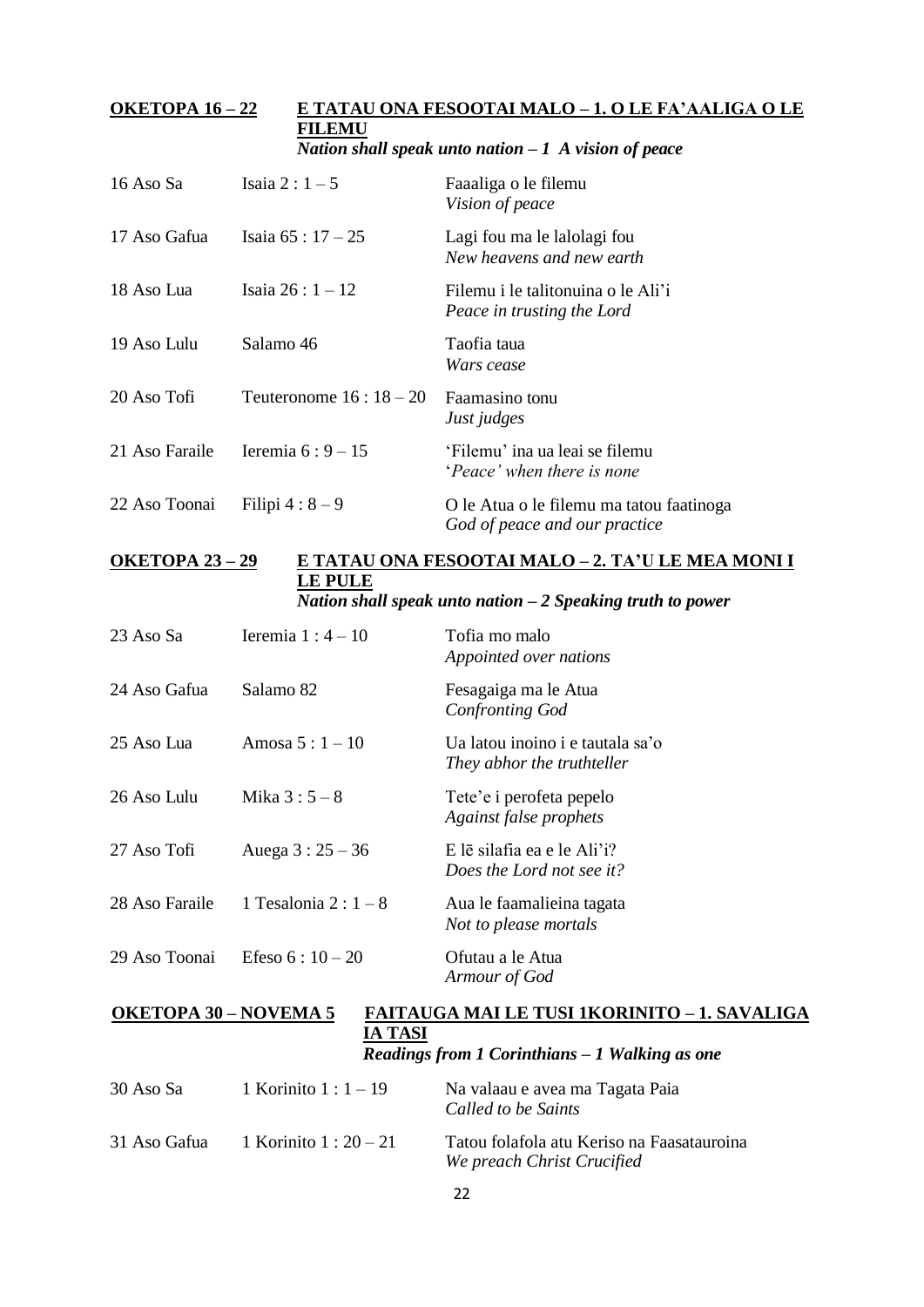#### **NOVEMA 2022**

| 1 | Aso Lua       | Aso faapitoa o le 'au pa'ia uma (All Saints' Day)<br>1 Korinito 2 : $1 - 16$ | Atamai mai le Agaga Pa'ia<br>Wisdom from the Spirit    |
|---|---------------|------------------------------------------------------------------------------|--------------------------------------------------------|
|   | Aso Lulu      | 1 Korinito 3 : $1-23$                                                        | Fofolaina o fa'avae<br>Laying foundations              |
|   | 3 Aso Tofi    | 1 Korinito $4:1-21$                                                          | Auauna a Keriso<br>Servants of Christ                  |
|   | 4 Aso Faraile | 1 Korinito $5:1 - 12$                                                        | Lafoa'i mea fa'afefete tuai<br>Clear out the old yeast |
|   | 5 Aso Toonai  | 1 Korinito $6:1 - 20$                                                        | Tutu fa'atasi ma le Ali'i<br>Unite with the Lord       |

#### **NOVEMA 6 – 12 FAITAUGA MAI LE TUSI 1KORINITO – 2. TA'ITA'IGA A LE AGAGA** *Readings from 1 Corinthians – 2 Spiritual guidance*

| 6 | Aso Sa         | 1 Korinito $7:1-9$      | Tulafono po'o le faia?<br><b>Rules or relationship?</b>   |
|---|----------------|-------------------------|-----------------------------------------------------------|
| 7 | Aso Gafua      | 1 Korinito 8 : $1 - 13$ | Sa'olotoga ma tiute tauave<br>Freedom and responsibility  |
| 8 | Aso Lua        | 1 Korinito 9 : $1 - 23$ | Auauna a Keriso<br>Servant of Christ                      |
|   | 9 Aso Lulu     | 1 Korinito $10:1 - 24$  | Meaalofa po'o le ona le meaalofa?<br>Gift or giver?       |
|   | 10 Aso Tofi    | 1 Korinito $11:1 - 16$  | Pe a faigata le Upu a le Atua!<br>When scripture is hard! |
|   | 11 Aso Faraile | 1 Korinito $11:17-34$   | Fono fa'atasi<br>Meeting together                         |
|   | 12 Aso Toonai  | 1 Korinito $12:1 - 11$  | O meaalofa a le Agaga Pa'ia                               |

## **NOVEMA 13 – 19 FAITAUGA MAI LE TUSI 1 KORINITO – 3. O LE ALA FA'AEAINA O LE ALOFA** *Readings from 1 Corinthians – 3 The higher way of love*

*Gifts of the Spirit*

| 13 Aso Sa    | 1 Korinito $12:12-31$  | O le tino e tasi<br>One body                         |
|--------------|------------------------|------------------------------------------------------|
| 14 Aso Gafua | 1 Korinito $13:1 - 13$ | O le alofa e silisili lea<br>The greatest is love    |
| 15 Aso Lua   | 1 Kronito $14:1 - 25$  | Valo'aga ma tautala i gagana<br>Prophecy and tongues |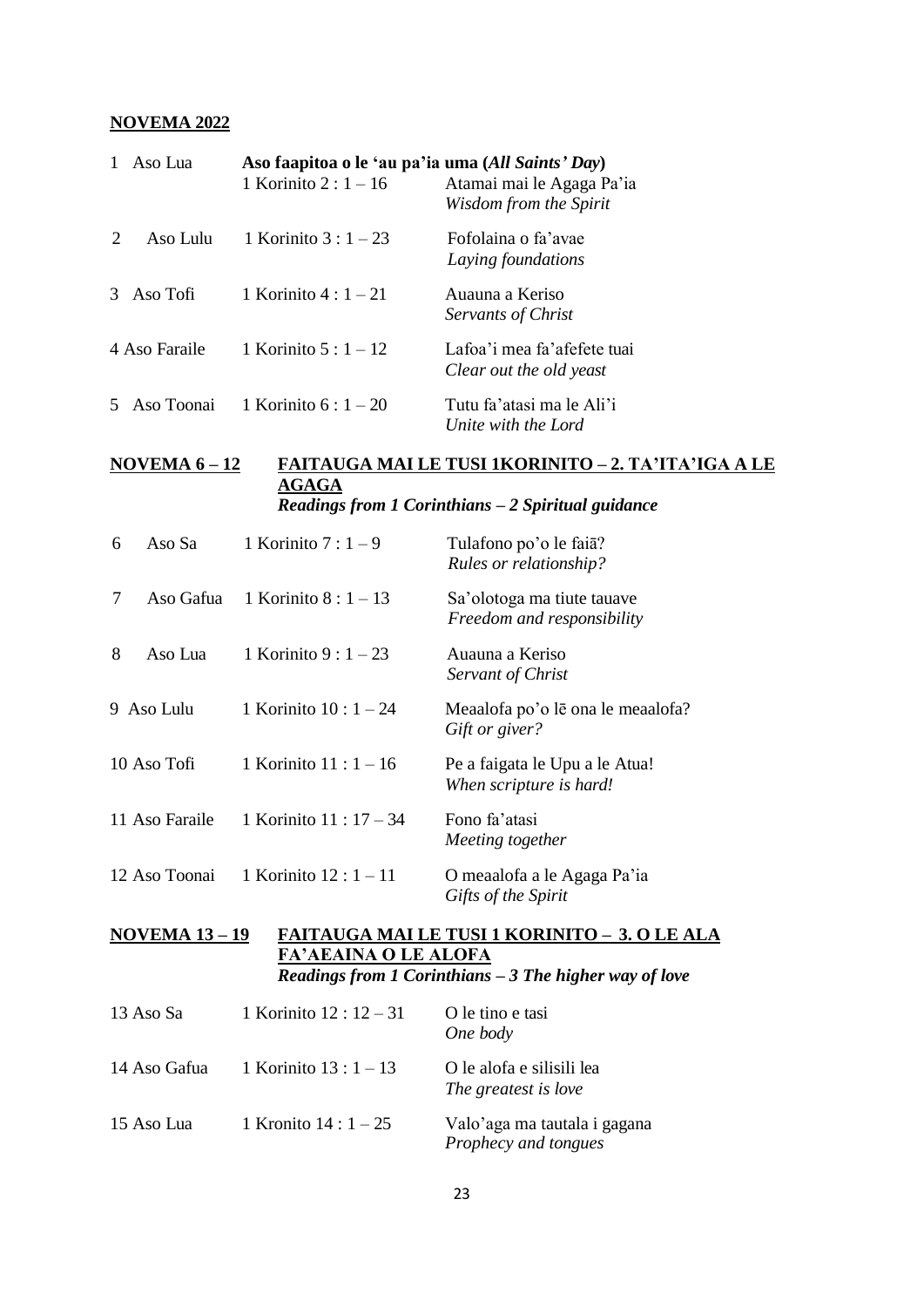| 16 Aso Lulu                                                                                                                                                                                                                                  | 1 Korinito 14 : 26 - 40                                   | Tapenaina o se avanoa<br>Making space                                                                                 |  |
|----------------------------------------------------------------------------------------------------------------------------------------------------------------------------------------------------------------------------------------------|-----------------------------------------------------------|-----------------------------------------------------------------------------------------------------------------------|--|
| 17 Aso Tofi                                                                                                                                                                                                                                  | 1 Korinito $15:1 - 22$                                    | O tatou o tagata o le Eseta a'o le alleluia le tatou<br>pese<br>We are an Easter people and hallelujah is our<br>song |  |
| 18 Aso Faraile                                                                                                                                                                                                                               | 1 Korinito 15:35 - 57                                     | O le tino fou<br>A new body                                                                                           |  |
| 19 Aso Toonai                                                                                                                                                                                                                                | 1 Korinito $16:1 - 24$                                    | Ia lautele lau silasila<br>Go large                                                                                   |  |
| NOVEMA $20-26$                                                                                                                                                                                                                               | O LE TUSI PAIA FELANULANUA'I<br>A colourful Bible         |                                                                                                                       |  |
| 20 Aso Sa                                                                                                                                                                                                                                    | Kenese $9:8-17$                                           | O le feagaiga felanulanua'i<br>A colourful covenant                                                                   |  |
| 21 Aso Gafua                                                                                                                                                                                                                                 | Kenese $1:29 - 31$                                        | O le la'au lanu meamata<br>A green plant                                                                              |  |
| 22 Aso Lua                                                                                                                                                                                                                                   | Esoto $28:31 - 35$                                        | O le ofu talaloa lanu moana<br>A blue robe                                                                            |  |
| Aso Lulu<br>23                                                                                                                                                                                                                               | Iosua 2 : 1, $15 - 21$                                    | O le manoa mumu<br>A red cord                                                                                         |  |
| 24 Aso Tofi                                                                                                                                                                                                                                  | Galuega $16:11 - 15$                                      | O le fa'atau ie pauli<br>A seller of purple                                                                           |  |
| 25 Aso Faraile                                                                                                                                                                                                                               |                                                           | Pese a Solomona 5 : 9 – 16 Pupula ma le fa'anenefu<br>Radiant and ruddy                                               |  |
| 26 Aso Toonai                                                                                                                                                                                                                                | Fa'aaliga $1:12-20$                                       | O le fusi auro ma le lauao sinasina<br>Gold sash and white hair                                                       |  |
| <u>NOVEMA 27 – Tesema 03</u><br><u>O LE MATAGOFIE O LE OLA FA'APA'IAINA : FALE</u><br>FETAFA'I MA LE MALUMALU - 1. O LE FALE<br><b>FETAFA'I I LE VAO</b><br>The beauty of holiness: tabernacle and temple $-1$ The<br>wilderness tabernacle. |                                                           |                                                                                                                       |  |
| Aso Sa<br>27                                                                                                                                                                                                                                 | Aso Sa o le Etiveni (Advent Sunday)<br>Esoto $24:15-25:9$ | Ia fausia se nofoaga o sulufaiga<br>Make a sanctuary                                                                  |  |
| 28 Aso Gafua                                                                                                                                                                                                                                 | Esoto $25:10-22$                                          | O le Atola'au<br>The ark                                                                                              |  |
| 29 Aso Lua                                                                                                                                                                                                                                   | Esoto $35:30-36:8$                                        | O le au tufuga<br>The craftspeople                                                                                    |  |
| Aso Lulu<br>30                                                                                                                                                                                                                               | Esoto 39 : $32 - 43$                                      | Ua mae'a le galuega<br>The work is finished                                                                           |  |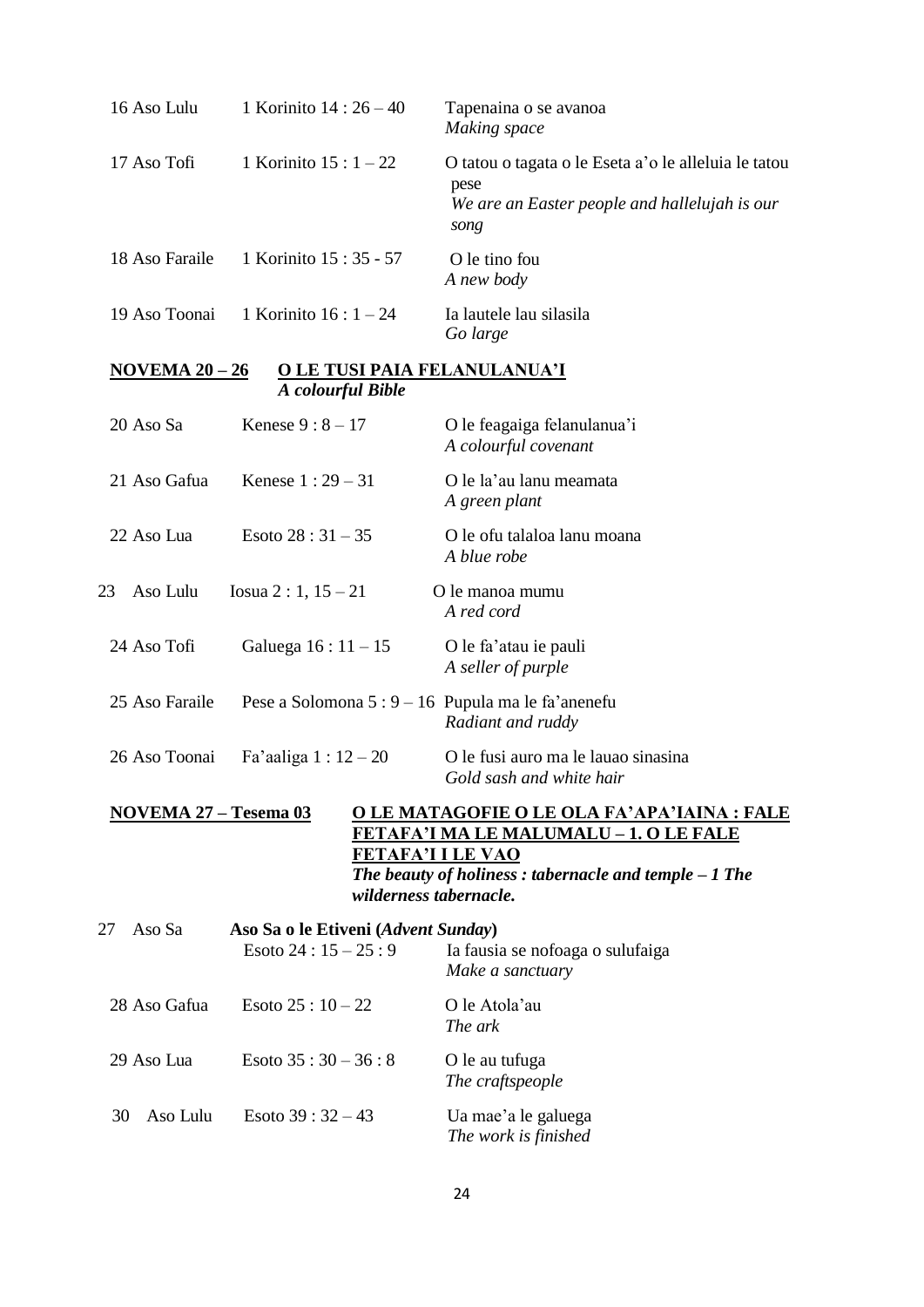#### **TESEMA 2022**

|   | 1 Aso Tofi | Esoto $40:17-27$ ,<br>$34 - 38$  | O le ao a le Ali'i<br>The cloud of the Lord                        |
|---|------------|----------------------------------|--------------------------------------------------------------------|
| 2 |            | Aso Faraile Numera $4:1-15$      | Amoina o le fale fetafa'i<br>Carrying the tabernacle               |
|   |            | 3 Aso Toonai 2 Samuelu $6:12-19$ | Ua momoli le atola'au i Ierusalema<br>The ark brought to Jerusalem |

## **TESEMA 4 – 10 O LE MATAGOFIE O LE OLA FA'APA'IAINA : O LE FALE FETAFA'I MA LE MALUMALU – 2. O LE MALUMALU I IERUSALEMA** *The beauty of holiness : tabernacle and temple – 2 The Jerusalem*

*Temple.*

| Aso Sa<br>4     | 2 Samuelu $7:1 - 17$              | Mai le fale ie i le fale tele<br><b>From tent to house</b>               |
|-----------------|-----------------------------------|--------------------------------------------------------------------------|
| Aso Gafua<br>5. | 1 Tupu $8:5 - 13$                 | Nofoaga fa'amomoiloto<br>Touching place                                  |
| Aso Lua<br>6.   | 1 Tupu $8:14-30$                  | Igoa ma le natura o mea<br>Name and nature                               |
| Aso Lulu<br>7   | Salamo 84                         | Matua matagofie na'ua lou apitaga<br>How lovely is thy dwelling place    |
| 8<br>Aso Tofi   | 2 Tupu $25:8 - 21$                | Ua susunuina le malumalu<br>The temple burnt down                        |
| 9 Aso Faraile   | Salamo $74:1 - 11$ ,<br>$22 - 23$ | Ua fa'atafunaina e le fili mea uma<br>The enemy has destroyed everything |
| 10 Aso Toonai   | Hakai 1 : 1 – 15                  | Toe fausiaina<br>Rebuilding                                              |

## **TESEMA 11 – 17 O LE MATAGOFIE O LE OLA FA'APA'IAINA : O LE FALE FETAFA'I MA LE MALUMALU – 3. O IESU MA LE MALUMALU** *The beauty of holiness : tabernacle and temple – 3 Jesus and the Temple.*

| 11 Aso Sa    | Malaki $3:1-4$     | O le a afio mai le Alii i lona malumalu<br>The Lord will come to his temple |
|--------------|--------------------|-----------------------------------------------------------------------------|
| 12 Aso Gafua | Luka 1:5 - 17      | O le faaaliga iā Sakaria<br>Zechariah's vision                              |
| 13 Aso Lua   | Luka 2 : $41 - 52$ | O Iesu a'o tamaitiiti<br>Jesus as a boy                                     |
| 14 Aso Lulu  | Ioane $1:6 - 18$   | O le Upu ua auai mai ia i tatou<br>The Word tabernacled among us            |
| 15 Aso Tofi  | Ioane $2:13 - 22$  | O le malumalu o lona tino<br>The temple of his body                         |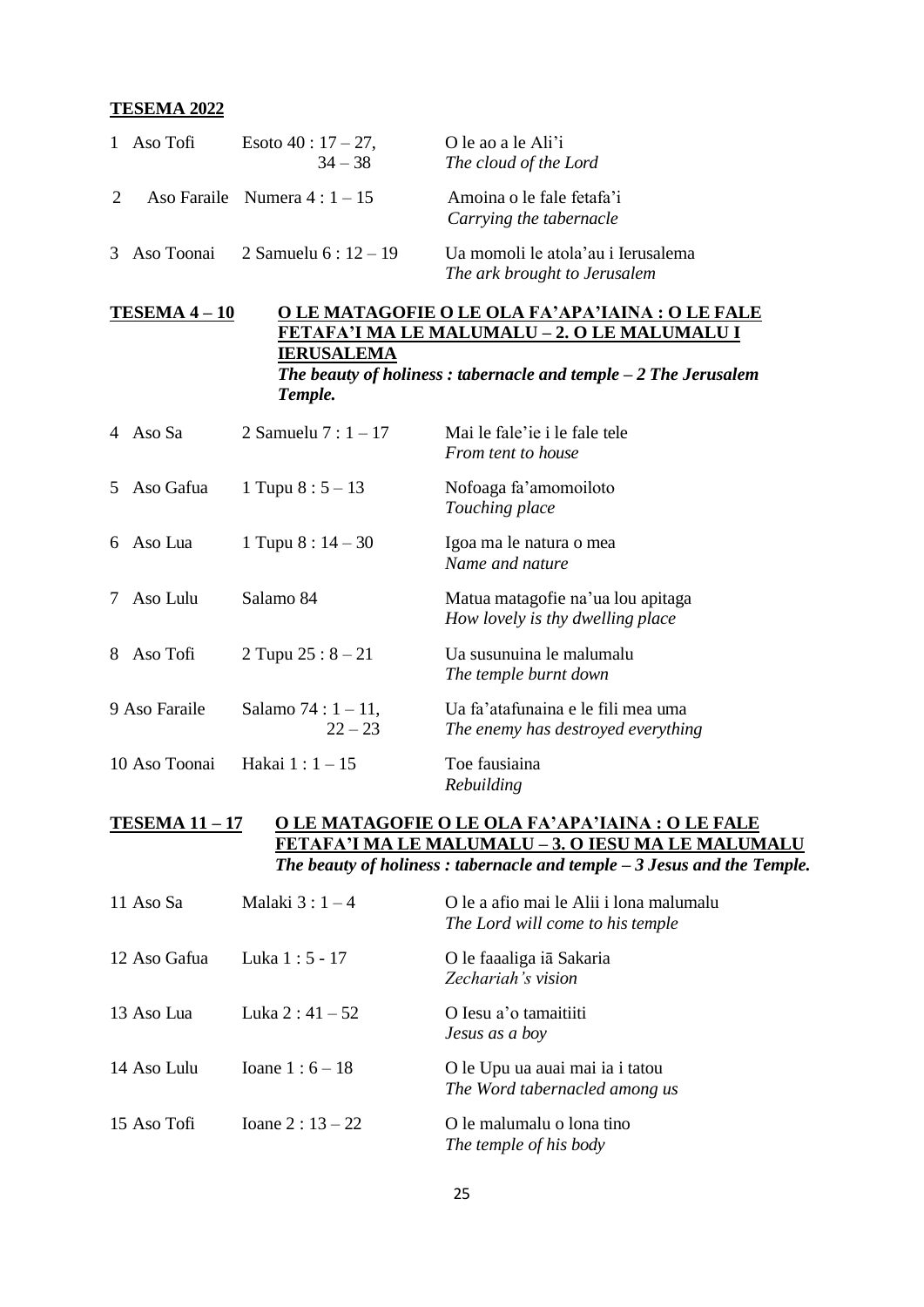| 16 Aso Faraile | Eperu $8:1 - 12$                | O le Keriso le ositaulaga sili<br>Christ as high priest                    |
|----------------|---------------------------------|----------------------------------------------------------------------------|
| 17 Aso Toonai  | Eperu $9:11-14$ ,<br>$10:19-25$ | O le mautinoa e ulufale ai i le Malumalu<br>Confidence to enter the temple |

## **TESEMA 18 – 24 O LE MATAGOFIE O LE OLA FA'APA'IAINA : O LE FALE FETAFA'I MA LE MALUMALU – 4. O LE AU KERISIANO MA LE MALUMALU** *The beauty of holiness : tabernacle and temple – 4 The Christian community and the temple*

| 18 Aso Sa      | Galuega $2:37-47$                  | O lou auai fa'alaua'itele<br><i>Public presence</i>     |
|----------------|------------------------------------|---------------------------------------------------------|
| 19 Aso Gafua   | Galuega $3:1-10$                   | O le taimi o le feliua'iga<br>Time of transformation    |
| 20 Aso Lua     | Galuega $22:1 - 11$ ,<br>$17 - 21$ | Fa'alavelaveina mai le lagi<br>Divine disruption        |
| 21 Aso Lulu    | 2 Korinito $6:14 - 18$             | Faiga pa'aga talafeagai<br>Prudent partnerships         |
| 22 Aso Tofi    | Efeso $2:11 - 12$                  | Fa'aleleiga tulaga ese<br>Radical reconciliation        |
| 23 Aso Faraile | Roma $12:1 - 13$                   | O fa'ailoga o le ola ofoina atu<br>Symbols of sacrifice |
| 24 Aso Toonai  | 1 Peteru 2 : $1 - 10$              | O tagata ositaulaga<br>People of priests                |

#### **TESEMA 25 – 31 KIRISIMASI MA MATAIO** *Christmas with Matthew.*

| 25 Aso Sa    | Aso Kirisimasi (Christmas day) |                                                                                                            |
|--------------|--------------------------------|------------------------------------------------------------------------------------------------------------|
|              | Mataio $1:18 - 25$             | O le Atua ua ia i tatou, i o tatou tua'oi ma tua atu.<br>God with us, also in periphery and beyond         |
| 26 Aso Gafua | Mataio 2 : $1-6$               | O le fesoasoani a le tofa mamao tatou te sailia ai le<br>fetu<br>With help of knowledge we search the star |
| 27 Aso Lua   | Mataio 2 : $7 - 12$            | E lē o tuai lou sailia o le olioli sili<br>It is not too late to find great joy                            |
| 28 Aso Lulu  | Mataio $2:13 - 15$             | O fea o i ai nei agelu?<br>Where are the angels now?                                                       |
| 29 Aso Tofi  | Mataio 2 : $16 - 18$           | Kirisimasi ma le tagi<br>Christmas and weeping                                                             |